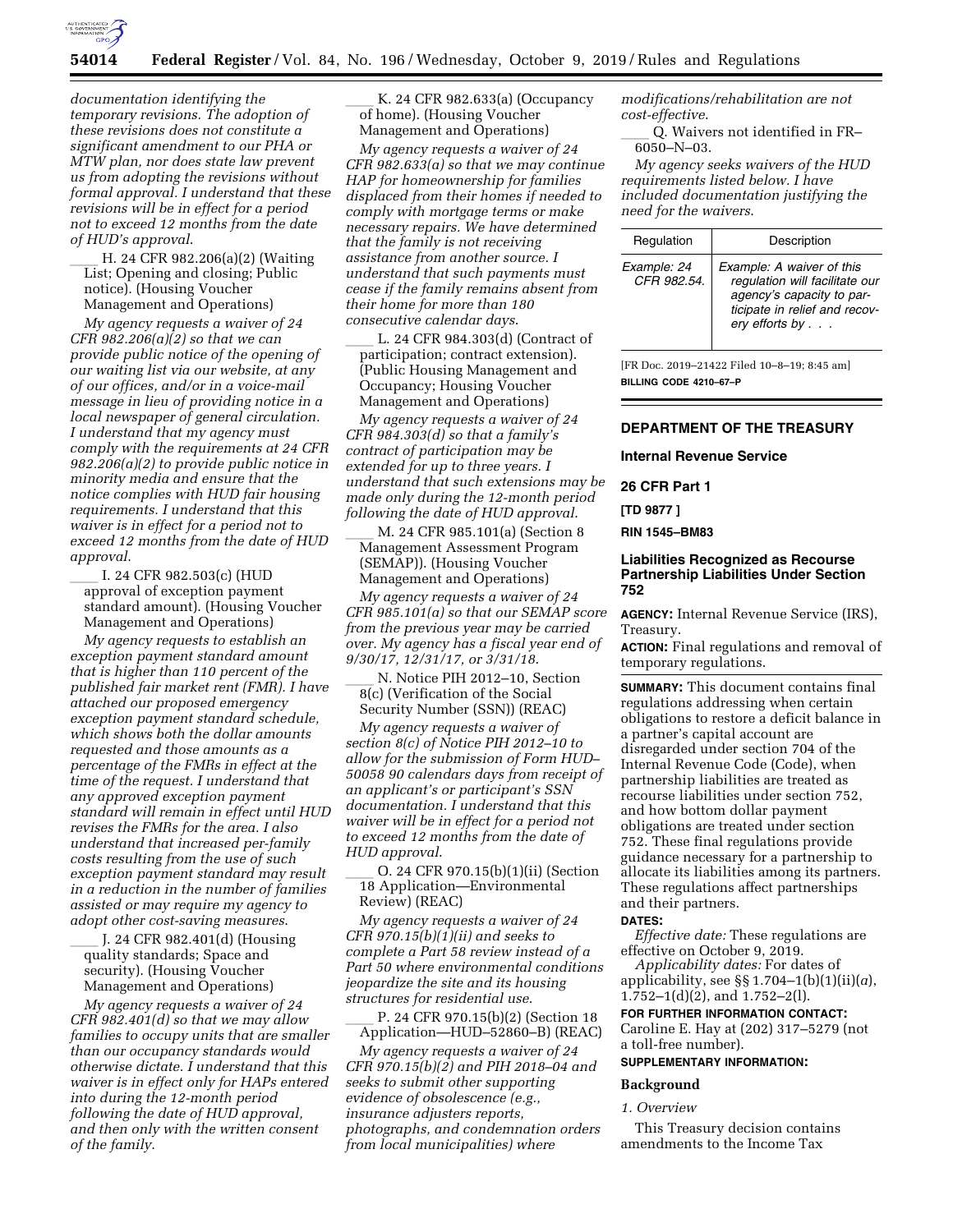Regulations (26 CFR part 1) under sections 704 and 752 of the Code. On January 30, 2014, the Department of the Treasury (Treasury Department) and the IRS published a notice of proposed rulemaking in the **Federal Register**  (REG–119305–11, 79 FR 4826) to amend the then existing regulations under section 707 relating to disguised sales of property to or by a partnership and under section 752 concerning the treatment of partnership liabilities (2014 Proposed Regulations). The 2014 Proposed Regulations provided certain technical rules intended to clarify the application of the disguised sale rules under section 707 and also contained rules regarding the sharing of partnership recourse and nonrecourse liabilities under section 752.

A public hearing on the 2014 Proposed Regulations was not requested or held, but the Treasury Department and the IRS received written comments. On October 5, 2016, after consideration of, and in response to, the comments on the 2014 Proposed Regulations, the Treasury Department and the IRS published in the **Federal Register** (81 FR 69291) final regulations under section 707 concerning disguised sales and under section 752 regarding the allocation of excess nonrecourse liabilities of a partnership to a partner for disguised sale purposes (T.D. 9787). Also on October 5, 2016, the Treasury Department and the IRS published in the **Federal Register** (81 FR 69282) final and temporary regulations under sections 707 and 752 (T.D. 9788) implementing a new rule concerning the allocation of liabilities for section 707 purposes (707 Temporary Regulations) and rules concerning the treatment of ''bottom dollar payment obligations'' (752 Temporary Regulations). Finally, in the **Federal Register** (81 FR 69301) on October 5, 2016, the Treasury Department and the IRS withdrew the 2014 Proposed Regulations under § 1.752–2 and published new proposed regulations (REG–122855–15) crossreferencing the 707 Temporary Regulations (707 Proposed Regulations) and the 752 Temporary Regulations and addressing (1) when certain obligations to restore a deficit balance in a partner's capital account are disregarded under section 704, and (2) when partnership liabilities are treated as recourse liabilities under section 752 (752 Proposed Regulations). On November 17, 2016, the Treasury Department and the IRS published in the **Federal Register** (81 FR 80993 and 81 FR 80994) two correcting amendments to T.D. 9788 (the temporary regulations as so corrected, 707 Temporary Regulations).

In the **Federal Register** (83 FR 28397) on June 19, 2018, the Treasury Department and the IRS subsequently withdrew the 707 Proposed Regulations, and published proposed regulations (REG–131186–17) proposing to reinstate the regulations under section 707 concerning how partnership liabilities are allocated for disguised sale purposes that were in effect prior to the 707 Temporary Regulations. In addition to these final regulations under sections 704 and 752, the Treasury Department and the IRS are publishing in this issue of the **Federal Register** final regulations under section 707 (T.D. 9876) that are the same as the regulations that were in effect prior to the 707 Temporary Regulations.

A public hearing on the 752 Proposed Regulations was not requested or held, but the Treasury Department and the IRS received written comments. After consideration of the comments, this Treasury decision adopts the rules in the 752 Temporary Regulations and the 752 Proposed Regulations with some changes. These changes, and comments received on the 752 Temporary Regulations and the 752 Proposed Regulations, are discussed in the Summary of Comments and Explanations of Revisions section of the preamble that follows.

#### *2. Summary of Applicable Law*

Section 752 separates partnership liabilities into two categories: Recourse liabilities and nonrecourse liabilities. Section 1.752–1(a)(1) provides that a partnership liability is a recourse liability to the extent that any partner or related person bears the economic risk of loss (EROL) for that liability under § 1.752–2. Section 1.752–1(a)(2) provides that a partnership liability is a nonrecourse liability to the extent that no partner or related person bears the EROL for that liability under § 1.752–2.

A partner generally bears the EROL for a partnership liability if the partner or related person has an obligation to make a payment to any person within the meaning of § 1.752–2(b). For purposes of determining the extent to which a partner or related person has an obligation to make a payment, an obligation to restore a deficit capital account upon liquidation of the partnership under the section 704(b) regulations is taken into account (deficit restoration obligation). Further, for this purpose, § 1.752–2(b)(6) of the existing regulations presumes that partners and related persons who have payment obligations actually perform those obligations, irrespective of their net worth, unless the facts and circumstances indicate a plan to

circumvent or avoid the obligation (the satisfaction presumption). However, the satisfaction presumption is subject to an anti-abuse rule in § 1.752–2(j) pursuant to which a payment obligation of a partner or related person may be disregarded or treated as an obligation of another person if facts and circumstances indicate that a principal purpose of the arrangement is to eliminate the partner's EROL with respect to that obligation or create the appearance of the partner or related person bearing the EROL when the substance is otherwise. Under the existing rules, the satisfaction presumption is also subject to a disregarded entity net value requirement under § 1.752–2(k) pursuant to which, for purposes of determining the extent to which a partner bears the EROL for a partnership liability, a payment obligation of a disregarded entity is taken into account only to the extent of the net value of the disregarded entity as of the allocation date that is allocated to the partnership liability.

## **Summary of Comments and Explanations of Revisions**

#### *1. Bottom Dollar Payment Obligations*

A. Obligations Treated as Bottom Dollar Payment Obligations

The 752 Temporary Regulations provide that a bottom dollar payment obligation is not recognized as a payment obligation for purposes of § 1.752–2. The 752 Temporary Regulations provide that a bottom dollar payment obligation is the same as or similar to one of the following three types of payment obligations or arrangements: (1) With respect to a guarantee or similar arrangement, any payment obligation other than one in which the partner or related person is or would be liable up to the full amount of such partner's or related person's payment obligation if, and to the extent that, any amount of the partnership liability is not otherwise satisfied; (2) with respect to an indemnity or similar arrangement, any payment obligation other than one in which the partner or related person is or would be liable up to the full amount of such partner's or related person's payment obligation, if, and to the extent that, any amount of the indemnitee's or benefited party's payment obligation is recognized; and (3) an arrangement with respect to a partnership liability that uses tiered partnerships, intermediaries, senior and subordinate liabilities, or similar arrangements to convert what would otherwise be a single liability into multiple liabilities if, based on the facts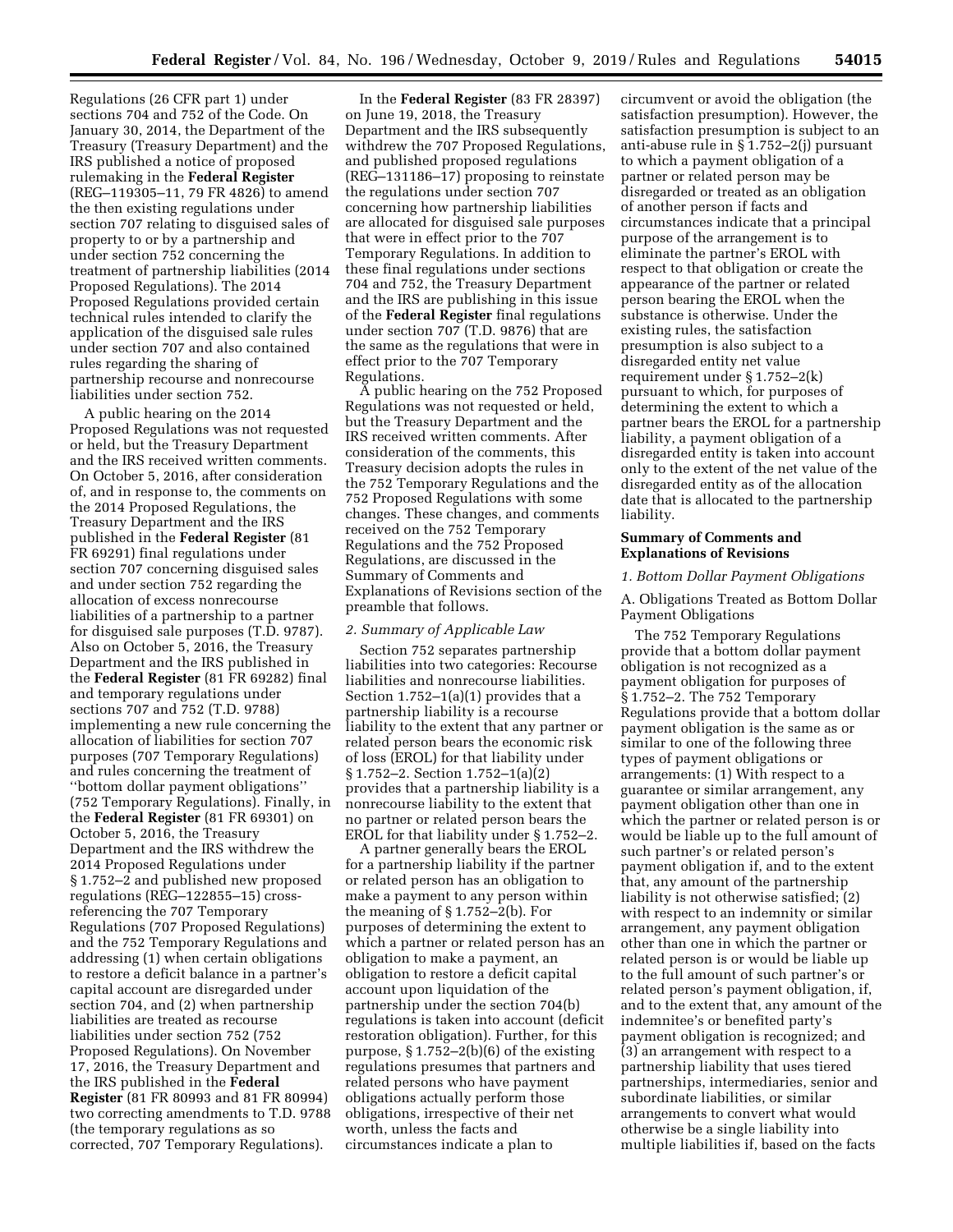and circumstances, the liabilities were incurred pursuant to a common plan, as part of a single transaction or arrangement, or as part of a series of related transactions or arrangements, and with a principal purpose of avoiding having at least one of such liabilities or payment obligations with respect to such liabilities being treated as a bottom dollar payment obligation. A payment obligation is not a bottom dollar payment obligation merely because a maximum amount is placed on the partner's or related person's payment obligation, a partner's or related person's payment obligation is stated as a fixed percentage of every dollar of the partnership liability, or there is a right of proportionate contribution running between partners or related persons who are co-obligors with respect to a payment obligation for which each of them is jointly and severally liable. The 752 Temporary Regulations also provide an exception to the non-recognition rule of bottom dollar payment obligations. That is, a bottom dollar payment obligation is recognized when a partner or related person is liable for at least 90 percent of the partner's or related person's initial payment obligation despite an indemnity, a reimbursement agreement, or a similar arrangement.

One commenter stated that the 752 Temporary Regulations are conceptually flawed, result in inconsistent answers, and are directly contrary to Congressional intent. That commenter explained that the prior regulations appropriately followed Congress's mandate that debt is allocated by a partnership to the partners who bear the EROL with respect to the debt. See Section 79 of the Deficit Reduction Act of 1984 (Pub. L. 98–369) overruling the decision in *Raphan* v. *United States,* 3 Cl. Ct. 457 (1983) (holding that a guarantee on a partnership liability by a general partner did not require that partner to be treated as personally liable for that liability and did not preclude the other partners who did not guarantee the loan from sharing in the step up in basis on account of the debt). The commenter argued that the 752 Temporary Regulations instead treat all guarantees as bottom dollar payment obligations which do not create EROL unless the partner is liable for the full amount of that partner's or related person's payment obligation if, and to the extent that, any amount of the partnership liability is not otherwise satisfied. The commenter asserted that, under the 752 Temporary Regulations, all guarantees below 90 percent of a payment obligation are ignored, even if

the partnership and the partners believe that the guaranteeing partner bears the EROL with respect to the payment obligation.

As an example of these concerns, the commenter pointed to the different results in *Examples 10* and *11* in § 1.752–2T(f). In *Examples 10* and *11,* A, B, and C are equal members of a partnership, ABC. ABC borrows \$1,000 from Bank. In *Example 10,* A guarantees up to \$300 of the liability if any amount of the \$1,000 liability is not recovered by Bank, while B guarantees payment of up to \$200, but only if Bank otherwise recovers less than \$200. In *Example 11,*  C additionally agrees to indemnify A for up to \$100 that A pays with respect to A's guarantee. The comment explained that, in *Example 10,* \$300 of the liability is recognized and allocated (to A), but in *Example 11,* only \$100 is recognized and allocated (in the amount indemnified by C). The full \$300 payment obligation would have been recognized and allocated if made by one partner, but splitting it across two partners caused \$200 of the collective payment obligation to be ignored. This result is notwithstanding that \$300 of the same first-dollars of the \$1,000 partnership liability in the example was guaranteed by the partners.

Although recommending revocation of the 752 Temporary Regulations, this commenter recognized that prior regulations under section 752 allow partners that have no practical economic risk to be allocated debt. As a compromise, this commenter proposed that if the Treasury Department and the IRS are concerned with bottom dollar payment obligations that lack economic reality, the temporary regulations should be replaced with a rule that does not recognize obligations below a certain threshold. The commenter recommended, as an example, that obligations limited to the bottom onethird of a debt obligation not be recognized, but once the obligation is above that threshold, the entire obligation is recognized. The commenter argued that such a rule would provide greater certainty than the 752 Temporary Regulations and recognize that the guarantor has risk.

The 752 Temporary Regulations and these final regulations implement Congressional intent. Bottom dollar payment obligations do not represent real EROL because those payment obligations are structured to insulate the obligor from having to pay their obligations. Moreover, bottom dollar guarantees are not relevant to loan risk underwriting generally. These obligations generally lack a significant

non-tax commercial business purpose. Therefore, bottom dollar payment obligations should not be recognized as payment obligations. Despite the commenter's assertion that there could be some risk to partners with bottom dollar payment obligations, the Treasury Department and the IRS received no comments (including from this commenter) on the 752 Temporary Regulations or the 752 Proposed Regulations demonstrating that bottom dollar payment obligations have a significant non-tax commercial business purpose. Nor did any commenter propose an alternative that resolves the concerns raised in the preamble to the 752 Temporary Regulations that, under the prior section 752 regulations, partners and related persons entered into payment obligations that were not commercial solely to achieve an allocation of a partnership liability. The compromise proposal offered by this commenter would significantly lower the threshold for the amount required to be economically at risk from 90 percent of a partner's or related person's initial payment obligation to 33 percent without explaining why the lower threshold is more appropriate. Indeed, the compromise could still allow a partner with no practical economic risk to be allocated debt. These final regulations comport with Congress' directive in response to *Raphan*. Moreover, *Examples 10* and *11* in § 1.752–2(f) are not inconsistent with one another, but show how an otherwise recognized payment obligation can become a bottom dollar payment obligation when the initial payment obligor no longer bears the real EROL as a result of a subsequent indemnity. For these reasons, the Treasury Department and the IRS do not adopt the commenter's suggestions.

The 752 Temporary Regulations further require taxpayers to disclose bottom dollar payment obligations by filing Form 8275, Disclosure Statement, or any successor form, with the return of the partnership for the taxable year in which a bottom dollar payment obligation is undertaken or modified. These final regulations clarify that identifying the payment obligation with respect to which disclosure is made includes stating whether the obligation is a guarantee, a reimbursement, an indemnity, or deficit restoration obligation.

## B. Capital Contribution and Deficit Restoration Obligations

Generally, the regulations under section 752 provide a description of obligations recognized as payment obligations under § 1.752–2(b)(1). The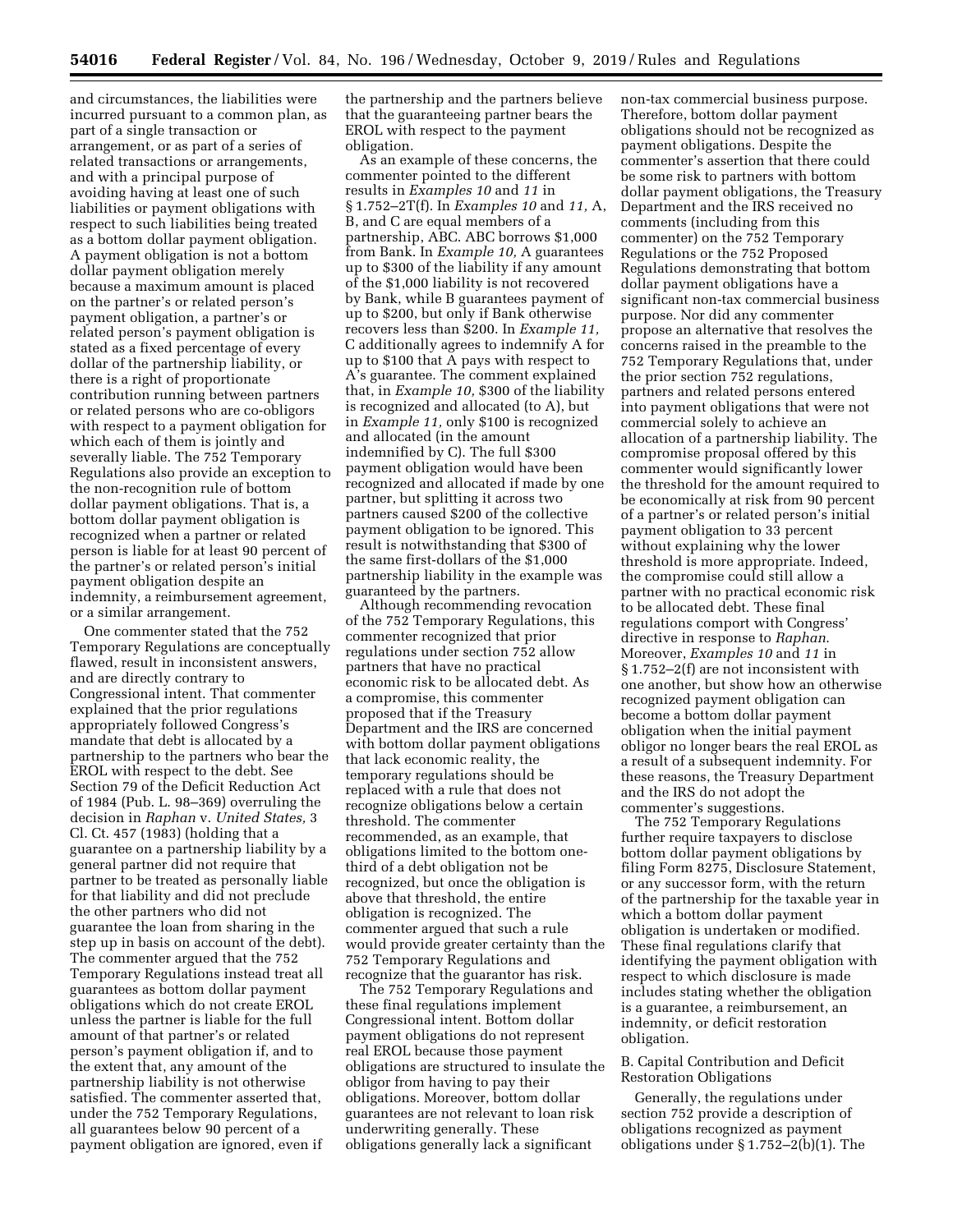752 Temporary Regulations further provide that all statutory and contractual obligations relating to the partnership liability are taken into account for purposes of applying § 1.752–2, including obligations to the partnership that are imposed by the partnership agreement, such as the obligation to make a capital contribution and a deficit restoration obligation. See  $§ 1.752 - 2T(b)(3).$ 

A commenter expressed concerns that, although it is clear that a capital contribution obligation and a deficit restoration obligation are types of payment obligations to which § 1.752–2 applies, the definition of a bottom dollar payment obligation provides no guidance as to how to determine whether a capital contribution obligation or a deficit restoration obligation is a bottom dollar payment obligation. For example, a deficit restoration obligation does not relate to a particular partnership liability and the proceeds of the deficit restoration obligation may be paid to creditors of the partnership or distributed to other partners. See § 1.704–1(b)(2)(ii)(*b*)(*3*). These final regulations thus revise the definition of a bottom dollar payment obligation to specifically address capital contribution obligations and deficit restoration obligations. Section 1.752– 2(b)(3)(ii)(C)(*1*)(*iii*) in these final regulations provides that a bottom dollar payment obligation includes, with respect to a capital contribution obligation and a deficit restoration obligation, any payment obligation other than one in which the partner is or would be required to make the full amount of the partner's capital contribution or to restore the full amount of the partner's deficit capital account.

### C. Anti-Abuse Rule in § 1.752–2(j)(2)

The 752 Temporary Regulations provide that irrespective of the form of the contractual obligation, the Commissioner may treat a partner as bearing the EROL with respect to a partnership liability, or portion thereof, to the extent that: (1) The partner or related person undertakes one or more contractual obligations so that the partnership may obtain or retain a loan; (2) the contractual obligations of the partner or related person significantly reduce the risk to the lender that the partnership will not satisfy its obligations under the loan, or portion thereof; and (3) with respect to the contractual obligations described in (1) or (2), (i) one of the principal purposes of using the contractual obligation is to attempt to permit partners (other than those who are directly or indirectly

liable for the obligation) to include a portion of the loan in the basis of their partnership interests, or (ii) another partner, or person related to another partner, enters into a payment obligation and a principal purpose of the arrangement is to cause the payment obligation to be disregarded. See  $§ 1.752 - 2T(j)(2).$ 

A commenter argued that because this anti-abuse rule is at the Commissioner's discretion, taxpayers are uncertain how to treat certain liabilities that would otherwise be bottom dollar payment obligations. One of the purposes of the 752 Temporary Regulations is to ensure that only genuine commercial payment obligations, including guarantees and indemnities, affect the allocation of partnership liabilities. Indeed, commenters to the 2014 Proposed Regulations noted that partners can manipulate contractual arrangements to achieve a federal income tax result that is not consistent with the economics of an arrangement. This is true both of a payment obligation that does not represent a real EROL as well as an agreement that purposefully creates the appearance of a bottom dollar payment obligation even if that taxpayer (or a person related to that taxpayer) bears the EROL. The anti-abuse rule, therefore, is appropriate. However, in response to comments regarding uncertainty caused because the antiabuse rule in the 752 Temporary Regulations applied at the Commissioner's discretion, the final regulations remove the discretionary language consistent with the rule in the regulations under section 752 prior to the 752 Temporary Regulations.

D. Applicability Date and Transitional Rule

The 752 Temporary Regulations for bottom dollar payment obligations generally apply to liabilities incurred or assumed by a partnership and payment obligations imposed or undertaken with respect to a partnership liability on or after October 5, 2016, other than liabilities incurred or assumed by a partnership and payment obligations imposed or undertaken pursuant to a written binding contract in effect prior to that date. Under the 752 Temporary Regulations, a transitional rule applies to any partner whose allocable share of partnership liabilities under § 1.752–2 exceeded its adjusted basis in its partnership interest as determined under § 1.705–1 on October 5, 2016 (Grandfathered Amount). To the extent of that excess, those partners may continue to apply the prior regulations under § 1.752–2 with respect to a partnership liability for a seven-year

period. The amount of partnership liabilities subject to transition relief decreases for certain reductions in the amount of liabilities allocated to that partner under the transitional rule and, upon the sale of any partnership property, for any tax gain (including section 704(c) gain) allocated to the partner less that partner's share of amount realized.

A commenter explained that the rule in § 1.704–2(g)(3) regarding conversions of recourse or partner nonrecourse liabilities into nonrecourse liabilities may overlap and potentially conflict with the transitional rule. This commenter noted that the transitional rule may be unnecessary, but, regardless, believes that the transitional rule should be coordinated with  $§ 1.704 - 2(g)(3).$ 

Section 1.704–2(g)(3) provides that a partner's share of partnership minimum gain is increased to the extent provided in  $\S 1.704-2(g)(3)$  if a recourse or partner nonrecourse liability becomes partially or wholly nonrecourse. If a recourse liability becomes a nonrecourse liability, a partner has a share of the partnership's minimum gain that results from the conversion equal to the partner's deficit capital account (determined under § 1.704–1(b)(2)(iv)) to the extent the partner no longer bears the economic burden for the entire deficit capital account as a result of the conversion. The determination of the extent to which a partner bears the economic burden for a deficit capital account is made by determining the consequences to the partner in the case of a complete liquidation of the partnership immediately after the conversion applying the rules described in § 1.704–1(b)(2)(iii)(*c*) that deem the value of partnership property to equal its basis, taking into account section 7701(g) in the case of property that secures nonrecourse indebtedness. If a partner nonrecourse debt becomes a nonrecourse liability, the partner's share of partnership minimum gain is increased to the extent the partner is not subject to the minimum gain chargeback requirement under § 1.704–2(i)(4). The commenter asserts that  $\S 1.704 - 2(g)(3)$ increases a partner's share of minimum gain which increases the partner's capital account to reflect the same result as if nonrecourse deductions had been taken all along. The gain, if it would have been triggered as a result of a partner's negative section 704(b) account with no deficit reduction obligation, is deferred because under  $\S 1.704-2(g)(3)$ , the partner's share of minimum gain increases. The commenter argues that  $\S 1.752-3(a)(1)$  or (2) would apply to allocate the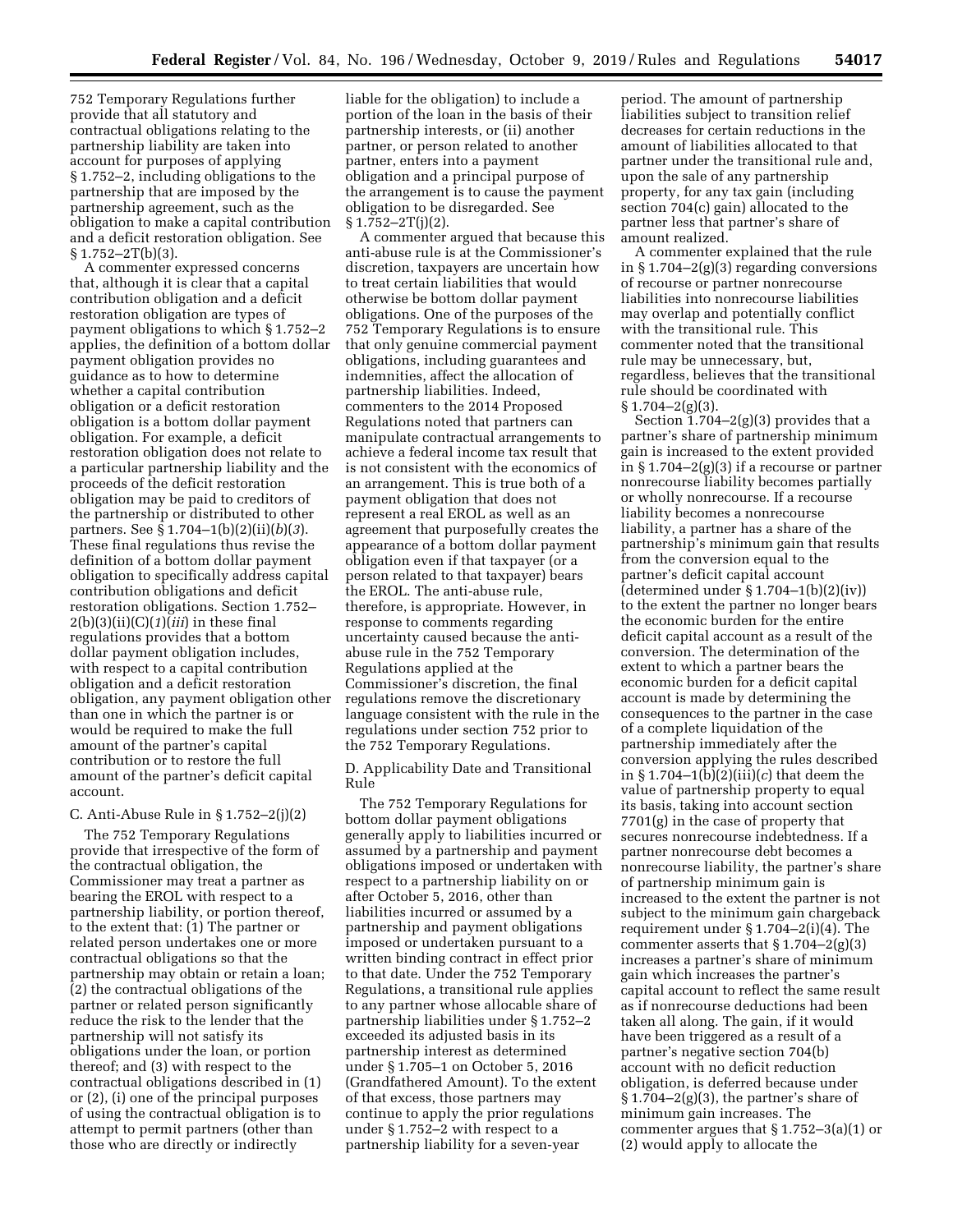nonrecourse liability to the partner and, therefore, the partner would still be allocated a share of the partnership liability eliminating the need for the transitional rule.

Notwithstanding the rule in § 1.704– 2(g)(3), the transitional rule is necessary to address certain situations when  $§ 1.704-2(g)(3)$  would not apply because, for example, before these regulations were finalized, a bottom dollar deficit restoration obligation is regarded for section 704 purposes, but is disregarded for section 752 purposes. In that case, a partner could recognize gain under section 731 without the transitional rule. Additionally, because § 1.752–3(a)(1) and (2) do not apply in determining a partner's share of a partnership nonrecourse liability for disguised sale purposes, a disguised sale could occur if a partner's share of liabilities under § 1.752–3(a)(3) does not cover the Grandfathered Amount.

To the extent that the transitional rule applies to a partner's share of a recourse partnership liability as a result of the partner bearing the EROL under § 1.752–2(b), the partner's share of the liability can continue to be determined under § 1.752–2 and is not converted into a nonrecourse liability under § 1.752–3. In this situation, because a recourse or partner nonrecourse liability does not become partially or wholly nonrecourse as a result of the transitional rule, the rule in § 1.704– 2(g)(3) would not apply until the expiration of the seven-year period. If a partner does not want to apply the transitional rule in determining its share of a partnership liability because it believes that the rule in  $\S 1.704 - 2(g)(3)$ effectively defers any negative tax consequences that could occur when a recourse or partner nonrecourse liability becomes partially or wholly nonrecourse, the partner must then apply the rules under § 1.752–2, as amended after October 5, 2016, in determining its share of a partnership liability.

This commenter also noted that the transitional rule should clarify whether it applies to refinanced liabilities. The bottom dollar payment obligation rules do not apply to liabilities incurred or assumed by a partnership and payment obligations imposed or undertaken pursuant to a written binding contract in effect before October 5, 2016. The preamble to the 752 Temporary Regulations explains that commenters on the 2014 Proposed Regulations had recommended that partnership liabilities or payment obligations that are modified or refinanced continue to be subject to the provisions of the previous regulations to the extent of the

amount and duration of the premodification (or refinancing) liability or payment obligation. The preamble explains that the 752 Temporary Regulations do not adopt this recommendation as the terms of the partnership liabilities and payment obligations could be changed, which would affect the determination of whether or not an obligation is a bottom dollar payment obligation, but instead provided transition relief. Under the transitional rule, if a debt entered into before October 5, 2016, is not refinanced, these final regulations do not apply. If the debt is refinanced, then these regulations apply, but the partner could instead choose to apply the transitional rule to the extent of the Grandfathered Amount. Although the transitional rule in the 752 Temporary Regulations applies to modified or refinanced obligations, these final regulations further clarify that the transitional rule applies to modified and refinanced liabilities.

# *2. Additional Guidance on Disregarding Purported Payment Obligations*

#### A. Deficit Restoration Obligation Factors

The 752 Proposed Regulations add a list of factors to § 1.704–1(b)(2)(ii)(*c*) that are similar to the factors in the proposed anti-abuse rule under § 1.752– 2(j) (discussed in Section 2.B. of the Summary of Comments and Explanations of Revisions in this preamble), but specific to deficit restoration obligations, to indicate when a plan to circumvent or avoid an obligation exists. If a plan to circumvent or avoid an obligation exists, the obligation is disregarded for purposes of sections 704 and 752. Under proposed § 1.704–1(b)(2)(ii)(*c*), the following factors indicate a plan to circumvent or avoid an obligation: (1) The partner is not subject to commercially reasonable provisions for enforcement and collection of the obligation; (2) the partner is not required to provide (either at the time the obligation is made or periodically) commercially reasonable documentation regarding the partner's financial condition to the partnership; (3) the obligation ends or could, by its terms, be terminated before the liquidation of the partner's interest in the partnership or when the partner's capital account as provided in § 1.704– 1(b)(2)(iv) is negative; and (4) the terms of the obligation are not provided to all the partners in the partnership in a timely manner.

The Treasury Department and the IRS are aware that a partner's transfer of its deficit restoration obligation to a transferee who agrees to the same deficit restoration obligation could run afoul of the third factor and cause the partner's deficit restoration obligation to be disregarded. However, under these final regulations, the weight to be given to any particular factor depends on the particular facts and the presence or absence of any particular factor is not, in itself, necessarily indicative of whether or not the obligation is respected. The fact that a transferee agrees to the same deficit restoration obligation should be taken into account when determining whether a plan to circumvent or avoid an obligation exists. In addition, these final regulations add an exception to this factor when a transferee partner assumes the obligation.

## B. Anti-Abuse Factors Under § 1.752– 2(j)(3)

The 2014 Proposed Regulations included a list of factors to determine whether a partner's or related person's obligation to make a payment with respect to a partnership liability (excluding those imposed by state law) would be recognized for purposes of section 752. In response to comments, the 752 Proposed Regulations moved the list of factors to an anti-abuse rule in § 1.752–2(j)(3), other than the recognition factors concerning bottom dollar guarantees and indemnities, which are addressed in the 752 Temporary Regulations. Under the antiabuse rule in the 752 Proposed Regulations, the following nonexclusive factors are weighed to determine whether a payment obligation should be respected: (1) The partner or related person is not subject to commercially reasonable contractual restrictions that protect the likelihood of payment, (2) the partner or related person is not required to provide commercially reasonable documentation regarding the partner's or related person's financial condition to the benefited party, (3) the term of the payment obligation ends prior to the term of the partnership liability, or the partner or related person has a right to terminate its payment obligation, (4) there exists a plan or arrangement in which the primary obligor or any other obligor with respect to the partnership liability directly or indirectly holds money or other liquid assets in an amount that exceeds the reasonable foreseeable needs of such obligor, (5) the payment obligation does not permit the creditor to promptly pursue payment following a payment default on the partnership liability, or other arrangements with respect to the partnership liability or payment obligation otherwise indicate a plan to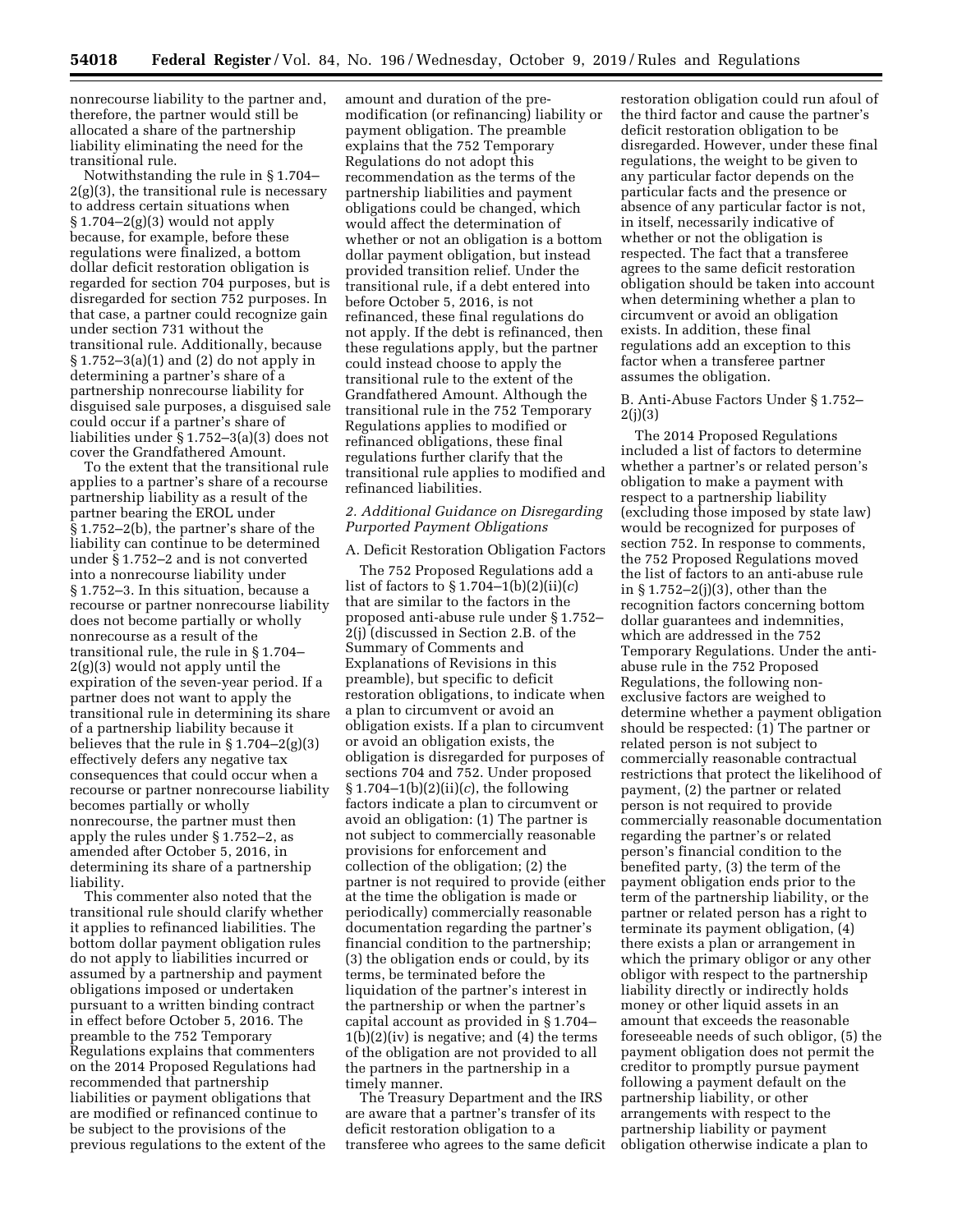delay collection, (6) in the case of a guarantee or similar arrangement, the terms of the partnership liability would be substantially the same had the partner or related person not agreed to provide the guarantee, and (7) the creditor or other party benefiting from the obligation did not receive executed documentation with respect to the payment obligation from the partner or related person before, or within a commercially reasonable period of time after, the creation of the obligation. The weight to be given to any particular factor depends on the particular case and the presence or absence of any particular factor, in itself, is not necessarily indicative of whether or not a payment obligation is recognized under § 1.752–2(b).

A commenter expressed concerns with the listed factors asserting that they are drafted to make an obligation fail (that the debt will be nonrecourse) because an obligation is unlikely to satisfy all seven factors. The commenter also argued that the factors are subject to manipulation by taxpayers who desire nonrecourse debt treatment. Finally, the commenter was concerned with the subjective and speculative inquiry regarding the fourth and sixth factors.

The seven factors are appropriate considerations in determining whether a plan to circumvent or avoid an obligation exists. The 2014 Proposed Regulations provided that a payment obligation with respect to a partnership liability was not recognized under § 1.752–2(b)(3) unless all of the factors were met. At commenters' requests and due to concerns that the rule was too strict, the 752 Proposed Regulations moved the list of factors from the operative rule to the anti-abuse rule where they are now just factors to examine in determining whether a plan to circumvent or avoid an obligation exists. In response to the comment on the 752 Proposed Regulations, however, these final regulations add clarification to the fourth factor that amounts are not held in excess of the reasonably foreseeable needs of an obligor if the partnership purchases standard commercial insurance, such as casualty insurance. Additionally, these final regulations list certain types of commercially reasonable documentation (balance sheets and financial statements) as examples of documents a lender would typically require.

A commenter also requested that the final regulations clarify how the assumption rule in § 1.752–1(d) relates to the factors in § 1.752–2(j). Under § 1.752–1(b), any increase in a partner's share of partnership liabilities, or any

increase in a partner's individual liabilities by reason of the partner's assumption of partnership liabilities, is treated as a contribution of money by that partner to the partnership. Conversely, § 1.752–1(c) provides that any decrease in a partner's share of partnership liabilities, or any decrease in a partner's individual liabilities by reason of the partnership's assumption of the individual liabilities of the partner, is treated as a distribution of money by the partnership to that partner. The assumption rule in § 1.752– 1(d) applies to determine whether a partner has assumed a partnership liability (treated as a contribution under section 752(a)), or the partnership has assumed a partner liability (treated as a distribution under section 752(b)). Generally under § 1.752–1(d), a person is considered to assume a liability only to the extent that (1) the assuming person is personally obligated to pay the liability; and (2) if a partner or related person assumes a partnership liability, the person to whom the liability is owed knows of the assumption and can directly enforce the partner's or related person's obligation for the liability, and no other partner or person that is a related person to another partner would bear the EROL for the liability immediately after the assumption. Sections 1.752–2 and 1.752–3 provide the rules for determining a partner's share of partnership recourse and nonrecourse liabilities.

The analysis for determining whether a partner or person that is a related person to a partner bears the EROL for a liability for purposes of the assumption rule in § 1.752–1(d) should be the same analysis for determining whether a partner or related person bears the EROL under § 1.752–2, including the factors in § 1.752–2(j) for payment obligations. Therefore, these final regulations add a cross reference in § 1.752–1(d) to clarify that an assumption will be treated as giving rise to a payment obligation only to the extent no other partner or a person related to another partner bears the EROL for the liability as determined under § 1.752–2.

C. Reasonable Expectation of Ability To Satisfy Obligation

The satisfaction presumption in § 1.752–2(b)(6) of the existing regulations is subject to a disregarded entity net value requirement under existing  $\S 1.752 - 2(k)$ . The 2014 Proposed Regulations expanded the scope of the net value requirement and provided that, in determining the extent to which a partner or related person other than an individual or a decedent's

estate bears the EROL for a partnership liability other than a trade payable, a payment obligation is recognized only to the extent of the net value of the partner or related person that, as of the allocation date, is allocated to the liability, as determined under § 1.752– 2(k). The 2014 Proposed Regulations also required a partner to provide a statement concerning the net value of a person with a payment obligation (a payment obligor) to the partnership. The preamble to the 2014 Proposed Regulations requested comments concerning whether the net value rule should also apply to individuals and estates and whether the regulations should consolidate these rules under § 1.752–2(k).

Comments on the 2014 Proposed Regulations suggested that if the net value rule is retained, § 1.752–2(k) should be extended to all partners and related persons other than individuals. A commenter expressed concerns that a partner who may be treated as bearing the EROL with respect to a partnership liability would have to provide information regarding the net value of a payment obligor, which is unnecessarily intrusive. Another commenter believed that if the rules requiring net value were extended to all partners in partnerships, the attempt to achieve more realistic substance would be accompanied by a corresponding increase in the potential for manipulation.

The preamble to the 752 Proposed Regulations explains that the Treasury Department and the IRS remain concerned with ensuring that a partner or related person be presumed to satisfy its payment obligation only to the extent that such partner or related person would be able to pay the obligation. After consideration of the comments to the 2014 Proposed Regulations, however, the Treasury Department and the IRS agreed that expanding the application of the net value rules under § 1.752–2(k) may lead to more litigation and may unduly burden taxpayers. Furthermore, net value as provided in § 1.752–2(k) may not accurately take into account future earnings of a business entity, which normally factor into lending decisions. Therefore, the 752 Proposed Regulations proposed to remove  $\S 1.752-2(k)$  of the existing regulations and instead create a new presumption under the anti-abuse rule in § 1.752–2(j).

Under the presumption in the 752 Proposed Regulations, evidence of a plan to circumvent or avoid an obligation is deemed to exist if the facts and circumstances indicate that there is not a reasonable expectation that the payment obligor will have the ability to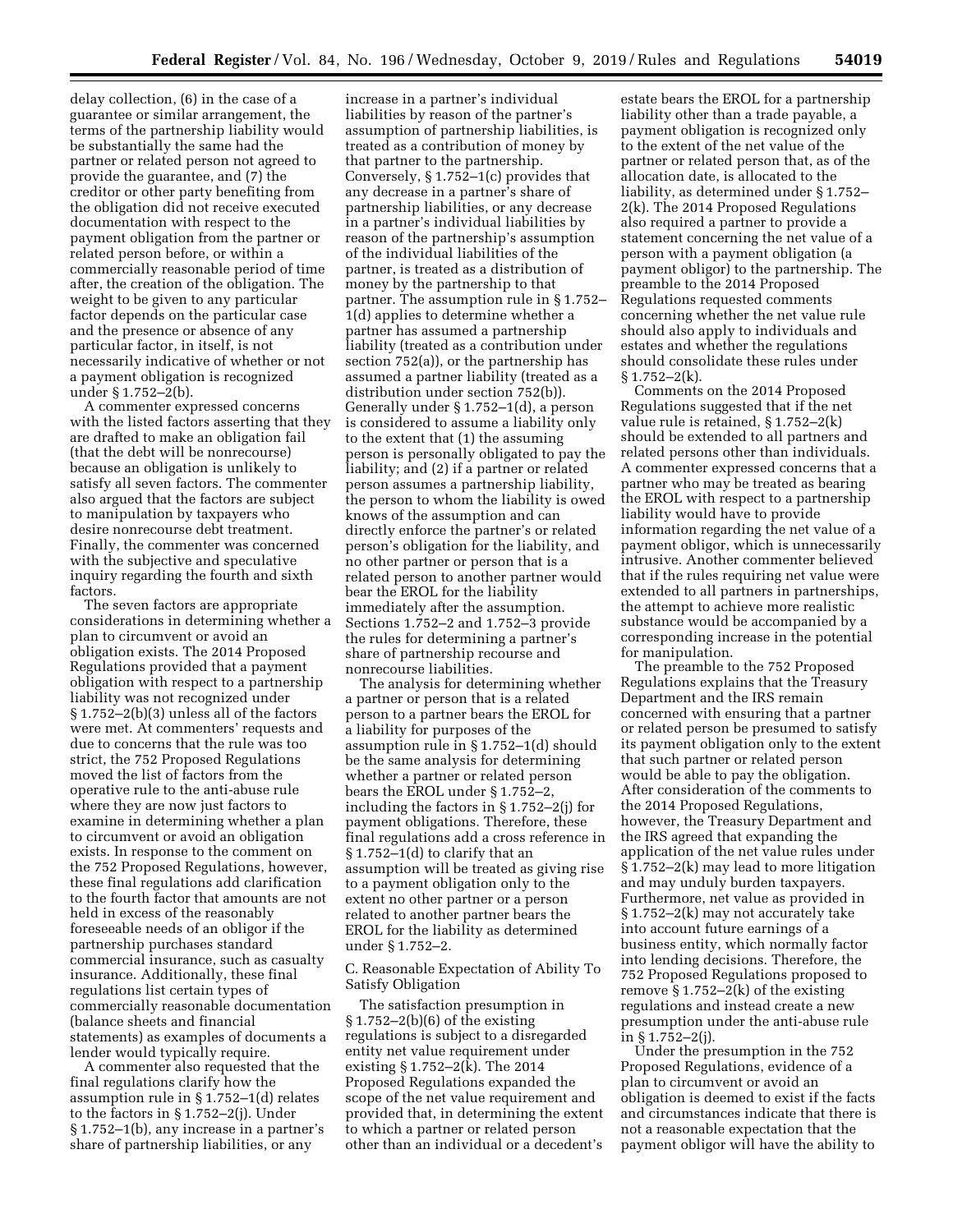make the required payments if the payment obligation becomes due and payable (Presumed Anti-abuse Rule). A payment obligor includes disregarded entities (including grantor trusts). If evidence of a plan to circumvent or avoid the obligation exists or is deemed to exist, the obligation is not recognized under § 1.752–2(b) and therefore the partnership liability is treated as a nonrecourse liability under § 1.752– 1(a)(2).

Commenters argued that § 1.752–2(k) should be retained, however, because it provides clarity and certainty to taxpayers. One commenter suggested that if the government believes that the Presumed Anti-abuse Rule is necessary, § 1.752–2(k) should still be retained, or, alternatively, expanded to all partners and related persons other than individuals. This commenter noted that the Presumed Anti-abuse Rule creates uncertainty as it is not clear that taxpayers may proactively assert the Presumed Anti-abuse Rule. The commenter suggested that the final regulations clarify that motive and intent are irrelevant in determining whether the Presumed Anti-abuse Rule applies and that no actual plan to circumvent or avoid an obligation needs to exist.

Expanding the application of § 1.752– 2(k) in the existing regulations would unduly burden taxpayers and would not accurately reflect economics. A more accurate reflection of economics is to determine whether a debtor will have the ability to make payments when due, not necessarily to whether the debtor has sufficient assets to satisfy an obligation currently. The Treasury Department and the IRS agree with the commenter, however, that the Presumed Anti-abuse Rule could create confusion and uncertainty. These final regulations, therefore, amend  $\S 1.752-2(k)$  and clarify how the satisfaction presumption in § 1.752–2(b)(6) relates to § 1.752–2(k) in these final regulations. Amended § 1.752–2(k) applies to all partners of a partnership, including partners that are disregarded entities or grantor trusts.

Under these final regulations, it is assumed that all payment obligors actually perform those obligations, irrespective of their actual net worth, unless the facts and circumstances indicate that at the time the partnership determines a partner's share of partnership liabilities under §§ 1.705– 1(a) and 1.752–4(d) there is not a commercially reasonable expectation that the payment obligor will have the ability to make the required payments under the terms of the obligation if the obligation becomes due and payable. A partner or related person's ability to pay

may be based on documents such as, but not limited to, balance sheets, income statements, cash flow statements, credit reports, and projected future financial results.

#### D. General Applicability Date

Except as provided in Section 1.D. of the Summary of Comments and Explanations of Revisions in this preamble relating to bottom dollar payments obligations, these final regulations apply to liabilities incurred or assumed by a partnership and to payment obligations imposed or undertaken with respect to a partnership liability on or after October 9, 2019, other than liabilities incurred or assumed by a partnership and payment obligations imposed or undertaken pursuant to a written binding contract in effect prior to that date.

## *3. Additional Issues Concerning Partnership Liabilities That Are Outside the Scope of These Regulations*

A commenter recommended guidance in determining a partner's amount at risk under section 465 for deficit restoration obligations. This commenter noted that under *Hubert Enterprises, Inc.* v. *Commissioner,* T.C. Memo. 2008– 46, a deficit restoration obligation was not treated as giving a partner at risk basis because the obligation was contingent (because it was dependent upon the partner liquidating his interest) and the amount was uncertain (the deficit restoration obligation covered only the deficit in the partner's capital account at the time of liquidation and did not cover the entire debt obligation at issue). The commenter also recommended providing guidance under section 465 similar to that provided in these final regulations regarding when guarantees will be recognized. Providing guidance concerning section 465 is beyond the scope of these regulations. The Treasury Department and the IRS request comments, however, concerning whether guidance is needed to address issues under section 465.

The commenter recommended that these regulations incorporate standards to determine when a debt is recourse to a partnership under section 1001. The commenter questioned whether that test under section 1001 is performed at the partnership or partner level. These final regulations provide guidance as to how liabilities are allocated to partners in a partnership and do not concern how liabilities are characterized to the partnership under section 1001. This comment is thus outside the scope of these regulations.

This commenter also suggested that the Treasury Department and the IRS consider whether the rules in section 357(d) should have been adopted for partnerships since section 357(d)(3) states that the Secretary may also prescribe regulations which provide that the manner in which a liability is treated as assumed under section 357(d) is applied, where appropriate, elsewhere in Title 26. Section 357(d)(1)(A) provides that a recourse liability (or portion thereof) shall be treated as having been assumed if, as determined on the basis of all facts and circumstances, the transferee has agreed to, and is expected to, satisfy such liability (or portion), whether or not the transferor has been relieved of such liability. Section 357(d)(1)(B) provides that except as provided in section 357(d)(2), a nonrecourse liability shall be treated as having been assumed by the transferee of any asset subject to such liability. This recommended change is beyond the scope of these regulations, which are concerned with whether a partnership debt is recourse or non-recourse to a partner in the partnership.

The 752 Proposed Regulations requested comments concerning exculpatory liabilities in response to comments received on the 2014 Proposed Regulations requesting guidance with respect to such liabilities. An exculpatory liability is a liability that is recourse to an entity under state law and section 1001, but no partner bears the EROL within the meaning of section 752. Thus, the liability is treated as nonrecourse for section 752 purposes. The Treasury Department and the IRS, after acknowledging that exculpatory liabilities are beyond the scope of the 752 Proposed Regulations, sought additional comments regarding the proper treatment of an exculpatory liability under regulations under section 704(b) and the effect of such a liability's classification under section 1001. Further, the Treasury Department and the IRS requested additional comments addressing the allocation of an exculpatory liability among multiple assets and possible methods for calculating minimum gain with respect to such liability, such as the so-called ''floating lien'' approach (whereby all the assets in the entity, including cash, are considered to be subject to the exculpatory liability) or a specific allocation approach. The Treasury Department and the IRS continue to consider the comments received concerning exculpatory liabilities under sections 704 and 752.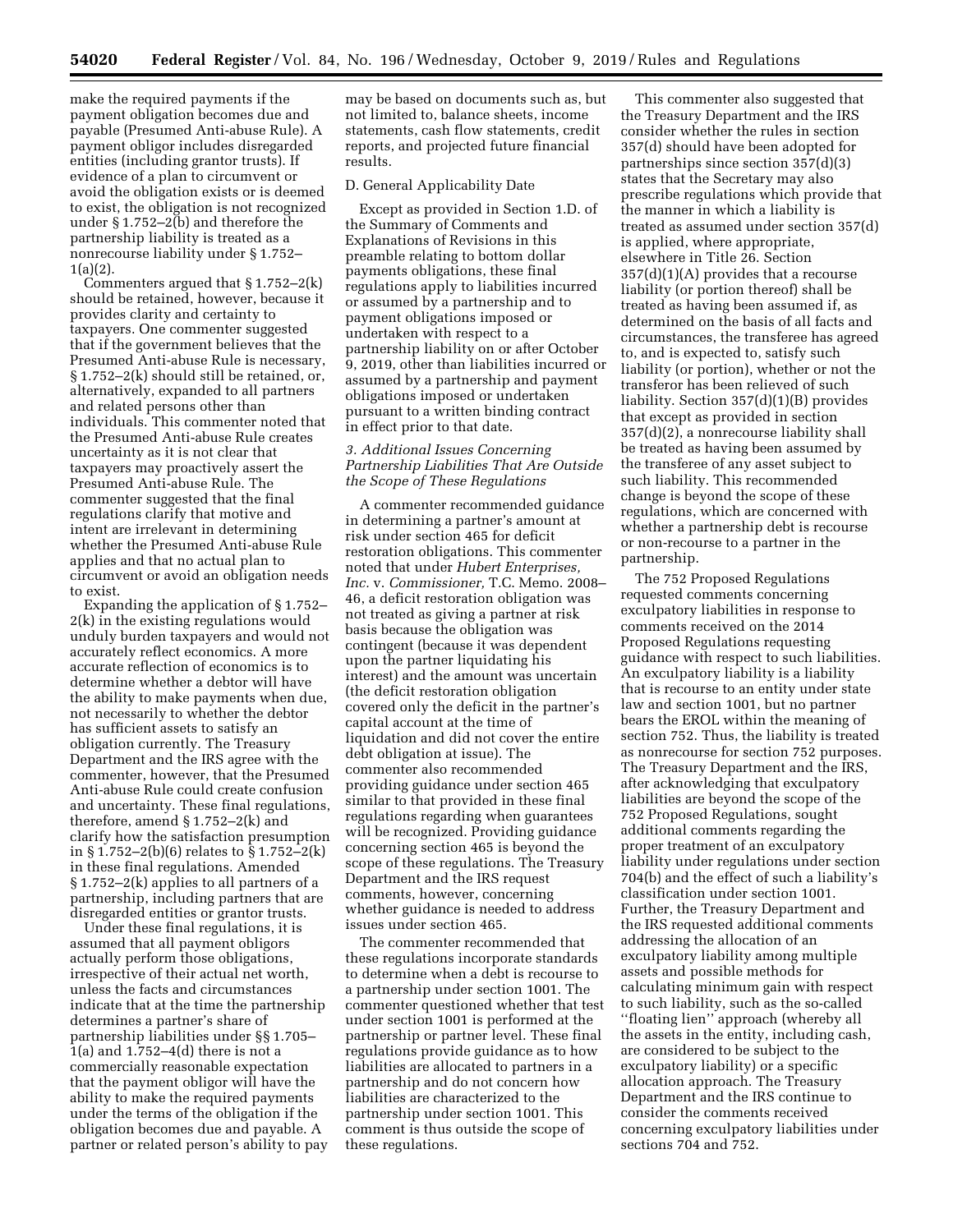## **Special Analyses**

These final regulations are not subject to review under section 6(b) of Executive Order 12866 pursuant to the Memorandum of Agreement (April 11, 2018) between the Treasury Department and the Office of Management and Budget regarding review of tax regulations. It is hereby certified that the collection of information in these regulations will not have a significant economic impact on a substantial number of small entities. This certification is based on the fact that the amount of time necessary to report the required information will be minimal in that it requires partnerships (including partnerships that may be small entities) to provide information they already maintain or can easily obtain to the IRS. Moreover, it should take a partnership no more than 2 hours to satisfy the information requirement in these regulations. Accordingly, this rule will not have a significant economic impact on a substantial number of small entities pursuant to the Regulatory Flexibility Act (5 U.S.C. chapter 6). Pursuant to section 7805(f) of the Code, the notice of proposed rulemaking that preceded these final regulations was submitted to the Chief Counsel for Advocacy of the Small Business Administration for comment on its impact on small business, and no comments were received.

## **Paperwork Reduction Act**

The collection of information contained in these final regulations under section 752 is reported on Form 8275, Disclosure Statement, and has been reviewed in accordance with the Paperwork Reduction Act (44 U.S.C. 3507) and approved by the Office of Management and Budget under control number 1545–0889.

The collection of information in these final regulations under section 752 is in § 1.752–2(b)(3)(ii)(D). This information is required by the IRS to ensure that section 752 of the Code and applicable regulations are properly applied for allocations of partnership liabilities. The respondents will be partners and partnerships.

An agency may not conduct or sponsor, and a person is not required to respond to, a collection of information unless it displays a valid control number assigned by the Office of Management and Budget.

Books or records relating to a collection of information must be retained as long as their contents may become material in the administration of any internal revenue law. Generally, tax returns and tax return information

are confidential, as required by section 6103.

#### **Drafting Information**

The principal author of these regulations is Caroline E. Hay, Office of the Associate Chief Counsel (Passthroughs and Special Industries). However, other personnel from the Treasury Department and the IRS participated in their development.

## **List of Subjects in 26 CFR Part 1**

Income taxes, Reporting and recordkeeping requirements.

#### **Adoption of Amendments to the Regulations**

Accordingly, 26 CFR part 1 is amended as follows:

#### **PART 1—INCOME TAXES**

**Paragraph 1.** The authority citation for part 1 continues to read in part as follows:

**Authority:** 26 U.S.C. 7805 \* \* \* **Par. 2.** Section 1.704–1 is amended by:

■ 1. Adding two sentences to the end of paragraph (b)(1)(ii)(*a*).

■ 2. Adding a sentence to the end of paragraph (b)(2)(ii)(*b*)(*3*) introductory text.

■ 3. Removing the undesignated paragraph following paragraph (b)(2)(ii)(*b*)(*3*).

■ 4. Adding paragraphs (b)(2)(ii)(*b*)(*4*) through (*7*).

■ 5. Revising paragraph  $(b)(2)(ii)(c)$ . The additions and revisions read as follows:

# **§ 1.704–1 Partner's distributive share.**

\* \* \* \* \*

(b) \* \* \*

 $(1) * * * *$ 

(ii) \* \* \*

(*a*) \* \* \* Furthermore, the last sentence of paragraph (b)(2)(ii)(*b*)(*3*) of this section and paragraphs (b)(2)(ii)(*b*)(*4*) through (*7*) and (b)(2)(ii)(*c*) of this section apply to partnership taxable years ending on or after *October 9, 2019*. However, taxpayers may apply the last sentence of paragraph  $(b)(2)\overline{(ii)}\overline{(b)}\overline{(3)}$  of this section and paragraphs (b)(2)(ii)(*b*)(*4*) through  $(7)$  and  $(b)(2)(ii)(c)$  of this section for partnership taxable years ending on or after October 5, 2016. For partnership taxable years ending before October 9, 2019, see § 1.704–1 as contained in 26 CFR part 1 revised as of April 1, 2019.

- \* \* \* \* \*
	- (2) \* \* \*
	- (ii) \* \* \* (*b*) \* \* \*
		-

 $(g) * * *$  Notwithstanding the partnership agreement, an obligation to restore a deficit balance in a partner's capital account, including an obligation described in paragraph (b)(2)(ii)(*c*)(*1*) of this section, will not be respected for purposes of this section to the extent the obligation is disregarded under paragraph  $(b)(2)(ii)(c)(4)$  of this section.

(*4*) For purposes of paragraphs (b)(2)(ii)(*b*)(*1*) through (*3*) of this section, a partnership taxable year shall be determined without regard to section 706(c)(2)(A).

(*5*) The requirements in paragraphs  $(b)(2)(ii)(b)(2)$  and  $(3)$  of this section are not violated if all or part of the partnership interest of one or more partners is purchased (other than in connection with the liquidation of the partnership) by the partnership or by one or more partners (or one or more persons related, within the meaning of section 267(b) (without modification by section  $267(e)(1)$  or section  $707(b)(1)$ , to a partner) pursuant to an agreement negotiated at arm's length by persons who at the time such agreement is entered into have materially adverse interests and if a principal purpose of such purchase and sale is not to avoid the principles of the second sentence of paragraph (b)(2)(ii)(*a*) of this section.

(*6*) The requirement in paragraph  $(b)(2)(ii)(b)(2)$  of this section is not violated if, upon the liquidation of the partnership, the capital accounts of the partners are increased or decreased pursuant to paragraph (b)(2)(iv)(*f*) of this section as of the date of such liquidation and the partnership makes liquidating distributions within the time set out in the requirement in paragraph  $(b)(2)(ii)(b)(2)$  of this section in the ratios of the partners' positive capital accounts, except that it does not distribute reserves reasonably required to provide for liabilities (contingent or otherwise) of the partnership and installment obligations owed to the partnership, so long as such withheld amounts are distributed as soon as practicable and in the ratios of the partners' positive capital account balances.

(*7*) See *Examples 1.(i)* and *(ii), 4.(i), 8.(i),* and *16.(i)* of paragraph (b)(5) of this section for issues concerning paragraph  $(b)(2)(ii)(b)$  of this section.

(*c*) *Obligation to restore deficit*—(*1*) *Other arrangements treated as obligations to restore deficits*. If a partner is not expressly obligated to restore the deficit balance in such partner's capital account, such partner nevertheless will be treated as obligated to restore the deficit balance in his capital account (in accordance with the requirement in paragraph (b)(2)(ii)(*b*)(*3*) of this section and subject to paragraph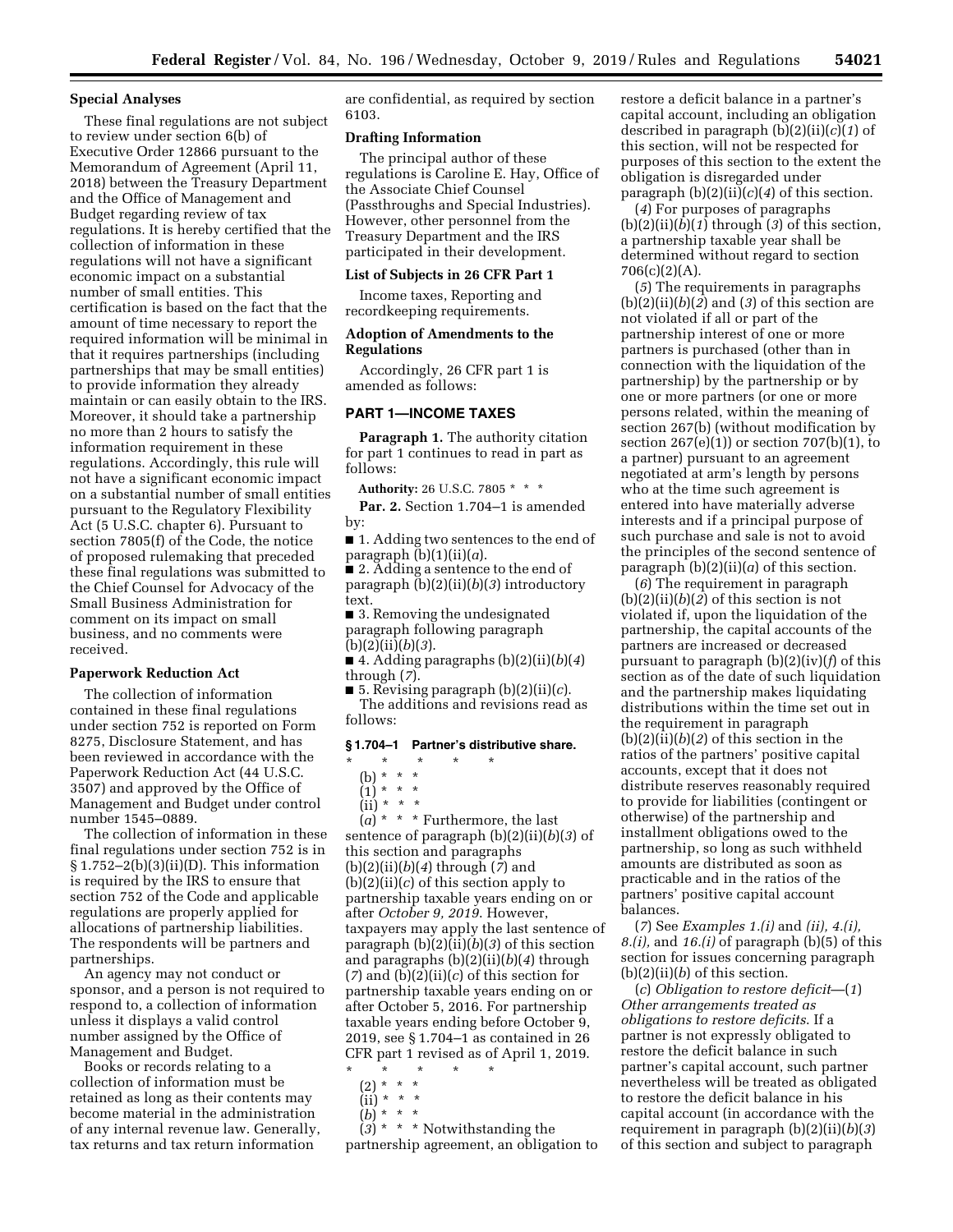$(b)(2)(ii)(c)(2)$  of this section) to the extent of—

(*A*) The outstanding principal balance of any promissory note (of which such partner is the maker) contributed to the partnership by such partner (other than a promissory note that is readily tradable on an established securities market), and

(*B*) The amount of any unconditional obligation of such partner (whether imposed by the partnership agreement or by state or local law) to make subsequent contributions to the partnership (other than pursuant to a promissory note of which such partner is the maker).

(*2*) *Satisfaction requirement.* For purposes of paragraph (b)(2)(ii)(*c*)(*1*) of this section, a promissory note or unconditional obligation is taken into account only if it is required to be satisfied at a time no later than the end of the partnership taxable year in which such partner's interest is liquidated (or, if later, within 90 days after the date of such liquidation). If a promissory note referred to in paragraph (b)(2)(ii)(*c*)(*1*) of this section is negotiable, a partner will be considered required to satisfy such note within the time period specified in this paragraph  $(b)(2)(ii)(c)(2)$  if the partnership agreement provides that, in lieu of actual satisfaction, the partnership will retain such note and such partner will contribute to the partnership the excess, if any, of the outstanding principal balance of such note over its fair market value at the time of liquidation. See paragraph (b)(2)(iv)(*d*)(*2*) of this section. See *Examples 1.(ix)* and *(x)* of paragraph (b)(5) of this section.

(*3*) *Related party notes.* For purposes of paragraph (b)(2) of this section, if a partner contributes a promissory note to the partnership during a partnership taxable year beginning after December 29, 1988, and the maker of such note is a person related to such partner (within the meaning of  $\S 1.752-4(b)(1)$ , then such promissory note shall be treated as a promissory note of which such partner is the maker.

(*4*) *Obligations disregarded*—(*A*) *General rule*. A partner in no event will be considered obligated to restore the deficit balance in his capital account to the partnership (in accordance with the requirement in paragraph (b)(2)(ii)(*b*)(*3*) of this section) to the extent such partner's obligation is a bottom dollar payment obligation that is not recognized under § 1.752–2(b)(3) or is not legally enforceable, or the facts and circumstances otherwise indicate a plan to circumvent or avoid such obligation. See paragraphs (b)(2)(ii)(*f*), (b)(2)(ii)(*h*), and (b)(4)(vi) of this section for other

rules regarding such obligation. To the extent a partner is not considered obligated to restore the deficit balance in the partner's capital account to the partnership (in accordance with the requirement in paragraph (b)(2)(ii)(*b*)(*3*) of this section), the obligation is disregarded and paragraph (b)(2) of this section and § 1.752–2 are applied as if the obligation did not exist.

(*B*) *Factors indicating plan to circumvent or avoid obligation.* In the case of an obligation to restore a deficit balance in a partner's capital account upon liquidation of a partnership, paragraphs  $(b)(2)(ii)(c)(4)(B)(i)$  through (*iv*) of this section provide a nonexclusive list of factors that may indicate a plan to circumvent or avoid the obligation. For purposes of making determinations under this paragraph  $(b)(2)(ii)(c)(4)$ , the weight to be given to any particular factor depends on the particular case and the presence or absence of any particular factor is not, in itself, necessarily indicative of whether or not the obligation is respected. The following factors are taken into consideration for purposes of this paragraph (b)(2):

(*i*) The partner is not subject to commercially reasonable provisions for enforcement and collection of the obligation.

(*ii*) The partner is not required to provide (either at the time the obligation is made or periodically) commercially reasonable documentation regarding the partner's financial condition to the partnership.

(*iii*) The obligation ends or could, by its terms, be terminated before the liquidation of the partner's interest in the partnership or when the partner's capital account as provided in § 1.704– 1(b)(2)(iv) is negative other than when a transferee partner assumes the obligation.

(*iv*) The terms of the obligation are not provided to all the partners in the partnership in a timely manner. \* \* \* \* \*

■ **Par. 3.** Section 1.752–0 is amended by:

■ 1. Adding entries for § 1.752–1(d)(1) and (2).

■ 2. Adding entries for § 1.752–2(b)(3)(i) and (ii),  $(b)(3)(ii)(A)$  through  $(C)$ ,

(b)(3)(ii)(C)(*1*) through (*3*), (b)(3)(ii)(D), and (b)(3)(iii).

■ 3. Adding entries for §  $1.752-2(j)(2)(i)$ and (ii).

 $\blacksquare$  4. Adding entries for § 1.752–2(j)(3)(i) through (ii).

■ 5. Revising the entries for § 1.752–

2(j)(3) and (4).

■ 6. Adding entries for § 1.752–2( $k$ ) and (k)(1) and (2).

 $\blacksquare$  7. Adding an entry for § 1.752–2(l). The additions and revisions read as follows:

## **§ 1.752–0 Table of contents.**

\* \* \* \* \* *§ 1.752–1 Treatment of partnership liabilities.* 

- \* \* \* \* \*
- (d) \* \* \*
- (1) In general.

(2) Applicability date. \* \* \* \* \*

- *§ 1.752–2Partner's share of recourse liabilities.* 
	-
- \* \* \* \* \*
	- (b) \* \* \*  $(3) * * * *$

(i) In general.

- (ii) Special rules for bottom dollar payment obligations.
- (A) In general.
- (B) Exception.
- 
- (C) Definition of bottom dollar payment obligation.
- (*1*) In general.
- (*2*) Exceptions.
- (*3*) Benefited party defined. (D) Disclosure of bottom dollar payment
- 
- obligations.
- (iii) Special rule for indemnities and reimbursement agreements.
- \* \* \* \* \*
- (j) \* \* \* \*
- $(2) * * * *$
- (i) In general.

(ii) Economic risk of loss.

(3) Plan to circumvent or avoid an

obligation.

(i) General rule.

(ii) Factors indicating plan to circumvent or avoid an obligation.

(4) Example.

(k) No reasonable expectation of payment.

- (1) In general. (2) Examples.
- (l) Applicability dates.
- \* \* \* \* \*

■ **Par. 4.** Section 1.752–1 is amended by:

■ 1. Redesignating paragraphs (d)(1) and  $(2)$  as paragraphs  $(d)(1)(i)$  and  $(ii)$ , respectively, and revising newly redesignated paragraph (d)(1)(ii).

■ 2. Redesignating the text of paragraph (d) introductory text following its subject heading as paragraph (d)(1), revising the heading for paragraph (d), and adding a heading to newly redesignated paragraph (d)(1).

■ 3. Adding paragraph (d)(2). The revisions and additions read as follows:

**§ 1.752–1 Treatment of partnership liabilities.** 

- \* \* \* \* \* (d) \* \* \*
	- (1) *In general.* \* \* \*

(ii) If a partner or related person assumes a partnership liability, the person to whom the liability is owed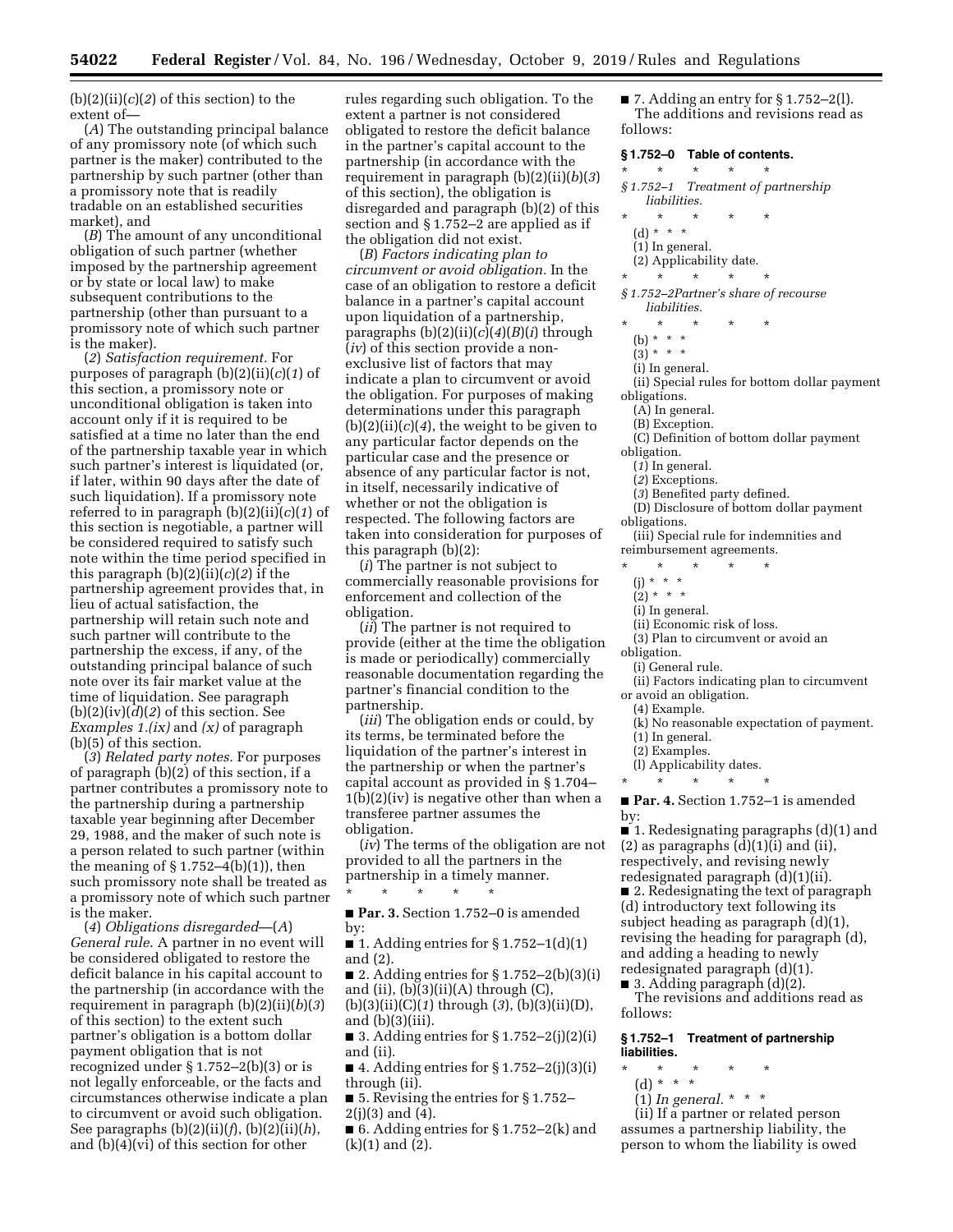knows of the assumption and can directly enforce the partner's or related person's obligation for the liability, and no other partner or person that is a related person to another partner would bear the economic risk of loss for the liability under § 1.752–2 immediately after the assumption.

(2) *Applicability date.* Paragraph (d)(1)(ii) of this section applies to liabilities incurred or assumed by a partnership on or after October 9, 2019. The rules applicable to liabilities incurred or assumed prior to October 9, 2019, are contained in § 1.752–1 in effect prior to October 9, 2019, (see 26 CFR part 1 revised as of April 1, 2019).

\* \* \* \* \* ■ **Par. 5.** Section 1.752-2 is amended

by:

 $\blacksquare$  1. Revising paragraphs (b)(3) and (6). ■ 2. Adding a sentence to the end of paragraph (f) introductory text.

■ 3. Designating *Example 1* through *11*  of paragraph (f) as paragraph (f)(1) through (f)(11), respectively.

■ 4. Removing and reserving newly redesignated paragraph (f)(9).

■ 5. Revising newly redesignated

paragraphs (f)(10) and (11).

■ 6. Revising paragraphs (j)(2) and (3).

■ 7. Adding paragraph (j)(4).

■ 8. Revising paragraphs (k) and (l). The revisions and additions read as follows:

## **§ 1.752–2 Partner's share of recourse liabilities.**

\* \* \* \* \*

(b) \* \* \*

(3) *Obligations recognized*—(i) *In general.* The determination of the extent to which a partner or related person has an obligation to make a payment under § 1.752–2(b)(1) is based on the facts and circumstances at the time of the determination. To the extent that the obligation of a partner or related person to make a payment with respect to a partnership liability is not recognized under this paragraph (b)(3), § 1.752–2(b) is applied as if the obligation did not exist. All statutory and contractual obligations relating to the partnership liability are taken into account for purposes of applying this section, including—

(A) Contractual obligations outside the partnership agreement such as guarantees, indemnifications, reimbursement agreements, and other obligations running directly to creditors, to other partners, or to the partnership;

(B) Obligations to the partnership that are imposed by the partnership agreement, including the obligation to make a capital contribution and to restore a deficit capital account upon liquidation of the partnership as

described in § 1.704–1(b)(2)(ii)(*b*)(*3*) (taking into account § 1.704–  $1(b)(2)(ii)(c)$ ; and

(C) Payment obligations (whether in the form of direct remittances to another partner or a contribution to the partnership) imposed by state or local law, including the governing state or local law partnership statute.

(ii) *Special rules for bottom dollar payment obligations*—(A) *In general*. For purposes of § 1.752–2, a bottom dollar payment obligation (as defined in paragraph (b)(3)(ii)(C) of this section) is not recognized under this paragraph (b)(3).

(B) *Exception.* If a partner or related person has a payment obligation that would be recognized under this paragraph (b)(3) (initial payment obligation) but for the effect of an indemnity, a reimbursement agreement, or a similar arrangement, such bottom dollar payment obligation is recognized under this paragraph (b)(3) if, taking into account the indemnity, reimbursement agreement, or similar arrangement, the partner or related person is liable for at least 90 percent of the partner's or related person's initial payment obligation.

(C) *Definition of bottom dollar payment obligation*—(*1*) *In general.*  Except as provided in paragraph (b)(3)(ii)(C)(*2*) of this section, a *bottom dollar payment obligation* is a payment obligation that is the same as or similar to a payment obligation or arrangement described in this paragraph (b)(3)(ii)(C)(*1*).

(*i*) With respect to a guarantee or similar arrangement, any payment obligation other than one in which the partner or related person is or would be liable up to the full amount of such partner's or related person's payment obligation if, and to the extent that, any amount of the partnership liability is not otherwise satisfied.

(*ii*) With respect to an indemnity or similar arrangement, any payment obligation other than one in which the partner or related person is or would be liable up to the full amount of such partner's or related person's payment obligation, if, and to the extent that, any amount of the indemnitee's or benefited party's payment obligation that is recognized under this paragraph (b)(3) is satisfied.

(*iii*) With respect to an obligation to make a capital contribution or to restore a deficit capital account upon liquidation of the partnership as described in § 1.704–1(b)(2)(ii)(*b*)(*3*) (taking into account § 1.704–  $1(b)(2)(ii)(c)$ , any payment obligation other than one in which the partner is or would be required to make the full

amount of the partner's capital contribution or to restore the full amount of the partner's deficit capital account.

(*iv*) An arrangement with respect to a partnership liability that uses tiered partnerships, intermediaries, senior and subordinate liabilities, or similar arrangements to convert what would otherwise be a single liability into multiple liabilities if, based on the facts and circumstances, the liabilities were incurred pursuant to a common plan, as part of a single transaction or arrangement, or as part of a series of related transactions or arrangements, and with a principal purpose of avoiding having at least one of such liabilities or payment obligations with respect to such liabilities being treated as a bottom dollar payment obligation as described in paragraph (b)(3)(ii)(C)(*1*)(*i*), (*ii*), or (*iii*) of this section.

(*2*) *Exceptions.* A payment obligation is not a bottom dollar payment obligation merely because a maximum amount is placed on the partner's or related person's payment obligation, a partner's or related person's payment obligation is stated as a fixed percentage of every dollar of the partnership liability to which such obligation relates, or there is a right of proportionate contribution running between partners or related persons who are co-obligors with respect to a payment obligation for which each of them is jointly and severally liable.

(*3*) *Benefited party defined.* For purposes of § 1.752–2, a *benefited party*  is the person to whom a partner or related person has the payment obligation.

(D) *Disclosure of bottom dollar payment obligations.* A partnership must disclose to the Internal Revenue Service a bottom dollar payment obligation (including a bottom dollar payment obligation that is recognized under paragraph (b)(3)(ii)(B) of this section) with respect to a partnership liability on a completed Form 8275, Disclosure Statement, or successor form, attached to the return of the partnership for the taxable year in which the bottom dollar payment obligation is undertaken or modified, that includes all of the following information:

(*1*) A caption identifying the statement as a disclosure of a bottom dollar payment obligation under section 752.

(*2*) An identification of the payment obligation with respect to which disclosure is made (including whether the obligation is a guarantee, a reimbursement, an indemnity, or an obligation to restore a deficit balance in a partner's capital account).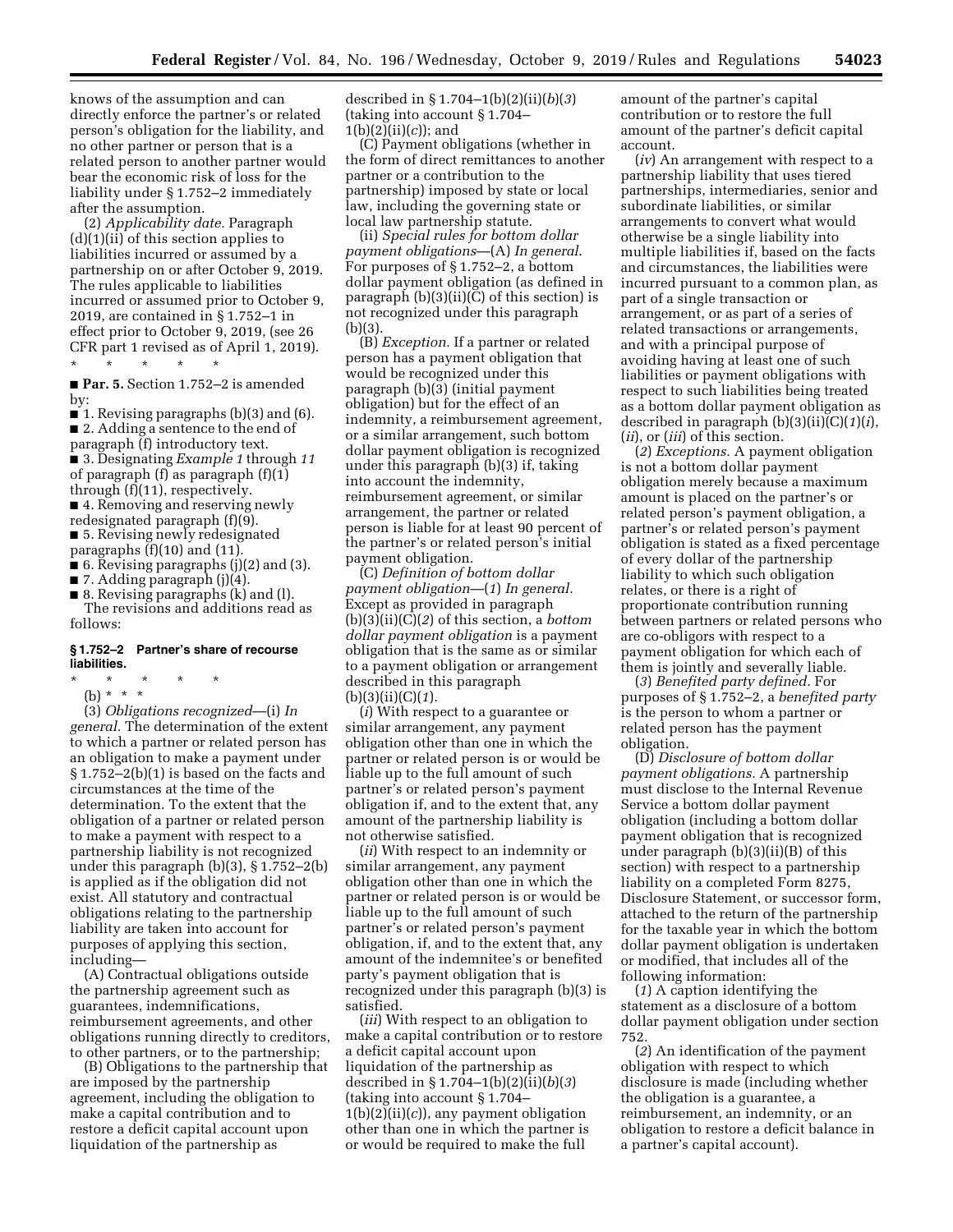(*3*) The amount of the payment obligation.

(*4*) The parties to the payment obligation.

(*5*) A statement of whether the payment obligation is treated as recognized for purposes of this paragraph (b)(3).

(*6*) If the payment obligation is recognized under paragraph (b)(3)(ii)(B) of this section, the facts and circumstances that clearly establish that a partner or related person is liable for up to 90 percent of the partner's or related person's initial payment obligation and, but for an indemnity, a reimbursement agreement, or a similar arrangement, the partner's or related person's initial payment obligation would have been recognized under this paragraph (b)(3).

(iii) *Special rule for indemnities and reimbursement agreements.* An indemnity, a reimbursement agreement, or a similar arrangement will be recognized under this paragraph (b)(3) only if, before taking into account the indemnity, reimbursement agreement, or similar arrangement, the indemnitee's or other benefited party's payment obligation is recognized under this paragraph (b)(3), or would be recognized under this paragraph (b)(3) if such person were a partner or related person. \* \* \* \* \*

(6) *Deemed satisfaction of obligation.*  For purposes of determining the extent to which a partner or related person has a payment obligation and the economic risk of loss, it is assumed that all partners and related persons who have obligations to make payments (a payment obligor) actually perform those obligations, irrespective of their actual net worth, unless the facts and

(i) A plan to circumvent or avoid the obligation under paragraph (j) of this section, or

(ii) That there is not a commercially reasonable expectation that the payment obligor will have the ability to make the required payments under the terms of the obligation if the obligation becomes due and payable as described in paragraph (k) of this section.

\* \* \* \* \*

circumstances indicate—

(f) *Examples.* \* \* \* Unless otherwise provided, for purposes of paragraph  $(f)(1)$  through  $(9)$  of this section (*Examples 1* through *9*), assume that any obligation of a partner or related person to make a payment is recognized under paragraph (b)(3) of this section.

- \* \* \* \* \*
- (9) [Reserved].

(10) *Example 10. Guarantee of first and last dollars*. (i) A, B, and C are equal

members of a limited liability company, ABC, that is treated as a partnership for federal tax purposes. ABC borrows \$1,000 from Bank. A guarantees payment of up to \$300 of the ABC liability if any amount of the full \$1,000 liability is not recovered by Bank. B guarantees payment of up to \$200, but only if the Bank otherwise recovers less than \$200. Both A and B waive their rights of contribution against each other.

(ii) Because A is obligated to pay up to \$300 if, and to the extent that, any amount of the \$1,000 partnership liability is not recovered by Bank, A's guarantee is not a bottom dollar payment obligation under paragraph  $(b)(3)(ii)(C)$  of this section. Therefore, A's payment obligation is recognized under paragraph (b)(3) of this section. The amount of A's economic risk of loss under § 1.752–2(b)(1) is \$300.

(iii) Because B is obligated to pay up to \$200 only if and to the extent that the Bank otherwise recovers less than \$200 of the \$1,000 partnership liability, B's guarantee is a bottom dollar payment obligation under paragraph  $(b)(3)(ii)(C)$  of this section and, therefore, is not recognized under paragraph (b)(3)(ii)(A) of this section. Accordingly, B bears no economic risk of loss under § 1.752– 2(b)(1) for ABC's liability.

(iv) In sum, \$300 of ABC's liability is allocated to A under § 1.752–2(a), and the remaining \$700 liability is allocated to A, B, and C under § 1.752–3.

(11) *Example 11. Indemnification of guarantees*. (i) The facts are the same as in paragraph (f)(10) of this section (*Example 10*), except that, in addition, C agrees to indemnify A up to \$100 that A pays with respect to its guarantee and agrees to indemnify B fully with respect to its guarantee.

(ii) The determination of whether C's indemnity is recognized under paragraph (b)(3) of this section is made without regard to whether C's indemnity itself causes A's guarantee not to be recognized. Because A's obligation would be recognized but for the effect of C's indemnity and C is obligated to pay A up to the full amount of C's indemnity if A pays any amount on its guarantee of ABC's liability, C's indemnity of A's guarantee is not a bottom dollar payment obligation under paragraph (b)(3)(ii)(C) of this section and, therefore, is recognized under paragraph (b)(3) of this section. The amount of C's economic risk of loss under  $§ 1.752-2(b)(1)$  for its indemnity of A's guarantee is \$100.

(iii) Because C's indemnity is recognized under paragraph (b)(3) of this section, A is treated as liable for \$200 only to the extent any amount beyond \$100 of the partnership liability is not satisfied. Thus,  $\overline{A}$  is not liable if, and to the extent, any amount of the partnership liability is not otherwise satisfied, and the exception in paragraph (b)(3)(ii)(B) of this section does not apply. As a result, A's guarantee is a bottom dollar payment obligation under paragraph (b)(3)(ii)(C) of this section and is not recognized under paragraph (b)(3)(ii)(A) of this section. Therefore, A bears no economic risk of loss under § 1.752–2(b)(1) for ABC's liability.

(iv) Because B's obligation is not recognized under paragraph (b)(3)(ii) of this section independent of C's indemnity of B's guarantee, C's indemnity is not recognized under paragraph (b)(3)(iii) of this section. Therefore, C bears no economic risk of loss under § 1.752–2(b)(1) for its indemnity of B's guarantee.

(v) In sum, \$100 of ABC's liability is allocated to C under § 1.752–2(a) and the remaining \$900 liability is allocated to A, B, and C under § 1.752–3.

- \* \* \* \* \*  $(i) * * * *$ 
	-

(2) *Arrangements tantamount to a guarantee*—(i) *In general*. Irrespective of the form of a contractual obligation, a partner is considered to bear the economic risk of loss with respect to a partnership liability, or a portion thereof, to the extent that—

(A) The partner or related person undertakes one or more contractual obligations so that the partnership may obtain or retain a loan;

(B) The contractual obligations of the partner or related person significantly reduce the risk to the lender that the partnership will not satisfy its obligations under the loan, or a portion thereof; and

(C) With respect to the contractual obligations described in paragraphs  $(i)(2)(i)(A)$  and  $(B)$  of this section-

(*1*) One of the principal purposes of using the contractual obligations is to attempt to permit partners (other than those who are directly or indirectly liable for the obligation) to include a portion of the loan in the basis of their partnership interests; or

(*2*) Another partner, or a person related to another partner, enters into a payment obligation and a principal purpose of the arrangement is to cause the payment obligation described in paragraphs  $(j)(2)(i)(A)$  and  $(B)$  of this section to be disregarded under paragraph (b)(3) of this section.

(ii) *Economic risk of loss.* For purposes of this paragraph (j)(2), partners are considered to bear the economic risk of loss for a liability in accordance with their relative economic burdens for the liability pursuant to the contractual obligations. For example, a lease between a partner and a partnership that is not on commercially reasonable terms may be tantamount to a guarantee by the partner of the partnership liability.

(3) *Plan to circumvent or avoid an obligation*—(i) *General rule*. An obligation of a partner or related person to make a payment is not recognized under paragraph (b) of this section if the facts and circumstances evidence a plan to circumvent or avoid the obligation.

(ii) *Factors indicating plan to circumvent or avoid an obligation.* In the case of a payment obligation, other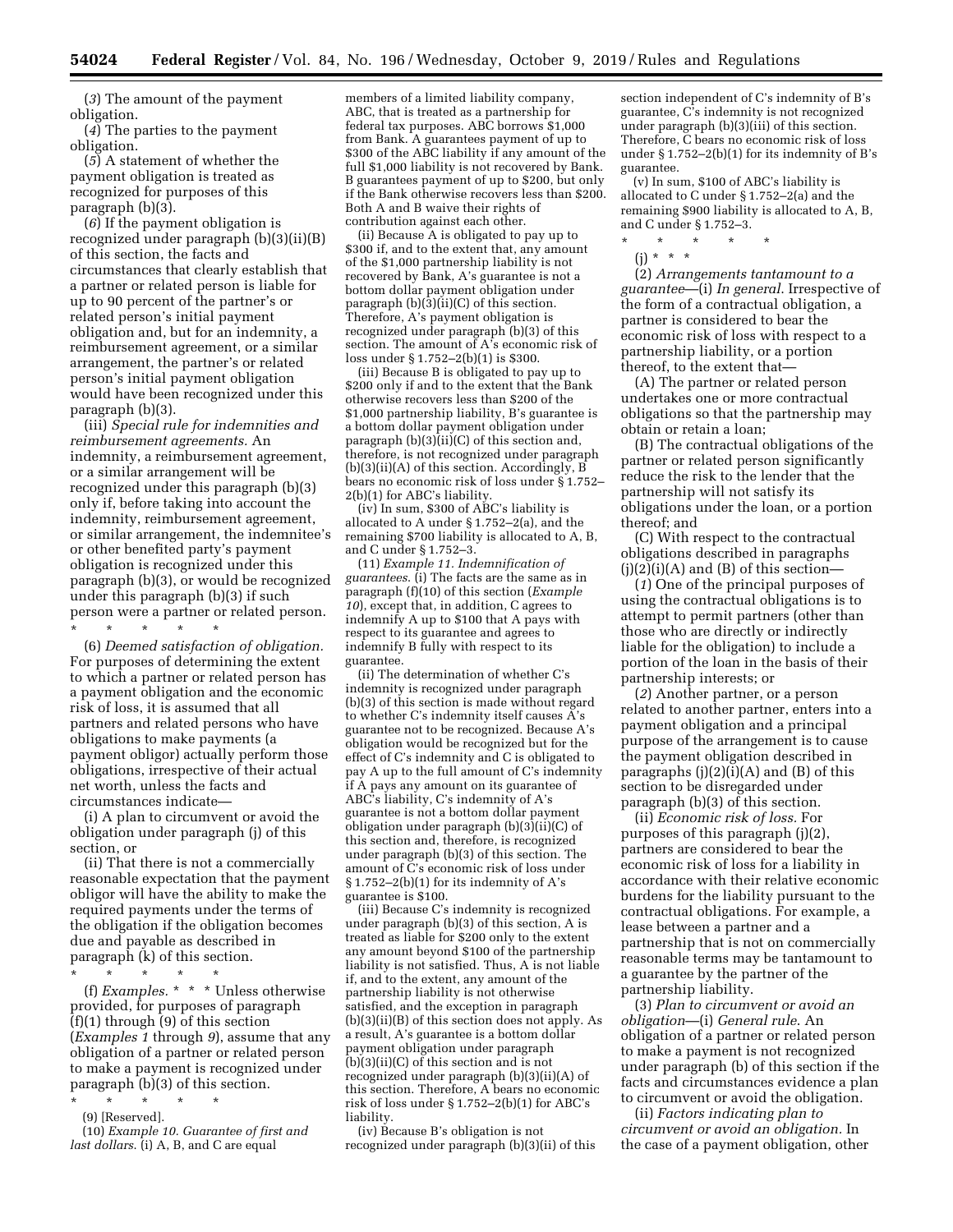than an obligation to restore a deficit capital account upon liquidation of a partnership, paragraphs (j)(3)(ii)(A) through (G) of this section provide a non-exclusive list of factors that may indicate a plan to circumvent or avoid the payment obligation. The presence or absence of a factor is based on all of the facts and circumstances at the time the partner or related person makes the payment obligation or if the obligation is modified, at the time of the modification. For purposes of making determinations under this paragraph (j)(3), the weight to be given to any particular factor depends on the particular case and the presence or absence of a factor is not necessarily indicative of whether a payment obligation is or is not recognized under paragraph (b) of this section.

(A) The partner or related person is not subject to commercially reasonable contractual restrictions that protect the likelihood of payment, including, for example, restrictions on transfers for inadequate consideration or distributions by the partner or related person to equity owners in the partner or related person.

(B) The partner or related person is not required to provide (either at the time the payment obligation is made or periodically) commercially reasonable documentation regarding the partner's or related person's financial condition to the benefited party, including, for example, balance sheets and financial statements.

(C) The term of the payment obligation ends prior to the term of the partnership liability, or the partner or related person has a right to terminate its payment obligation, if the purpose of limiting the duration of the payment obligation is to terminate such payment obligation prior to the occurrence of an event or events that increase the risk of economic loss to the guarantor or benefited party (for example, termination prior to the due date of a balloon payment or a right to terminate that can be exercised because the value of loan collateral decreases). This factor typically will not be present if the termination of the obligation occurs by reason of an event or events that decrease the risk of economic loss to the guarantor or benefited party (for example, the payment obligation terminates upon the completion of a building construction project, upon the leasing of a building, or when certain income and asset coverage ratios are satisfied for a specified number of quarters).

(D) There exists a plan or arrangement in which the primary obligor or any other obligor (or a person related to the

obligor) with respect to the partnership liability directly or indirectly holds money or other liquid assets in an amount that exceeds the reasonably foreseeable needs of such obligor (but not taking into account standard commercial insurance, for example, casualty insurance).

(E) The payment obligation does not permit the creditor to promptly pursue payment following a payment default on the partnership liability, or other arrangements with respect to the partnership liability or payment obligation otherwise indicate a plan to delay collection.

(F) In the case of a guarantee or similar arrangement, the terms of the partnership liability would be substantially the same had the partner or related person not agreed to provide the guarantee.

(G) The creditor or other party benefiting from the obligation did not receive executed documents with respect to the payment obligation from the partner or related person before, or within a commercially reasonable period of time after, the creation of the obligation.

(4) *Example.* The following example illustrates the principles of paragraph (j) of this section.

(i) In 2020, A, B, and C form a domestic limited liability company (LLC) that is classified as a partnership for federal tax purposes. Also in 2020, LLC receives a loan from a bank. A, B, and C do not bear the economic risk of loss with respect to that partnership liability, and, as a result, the liability is treated as nonrecourse under § 1.752–1(a)(2) in 2020. In 2022, A guarantees the entire amount of the liability. The bank did not request the guarantee and the terms of the loan did not change as a result of the guarantee. A did not provide any executed documents with respect to A's guarantee to the bank. The bank also did not require any restrictions on asset transfers by A and no such restrictions exist.

(ii) Under paragraph (j)(3) of this section, A's 2022 guarantee (payment obligation) is not recognized under paragraph (b)(3) of this section if the facts and circumstances evidence a plan to circumvent or avoid the payment obligation. In this case, the following factors indicate a plan to circumvent or avoid A's payment obligation: the partner is not subject to commercially reasonable contractual restrictions that protect the likelihood of payment, such as restrictions on transfers for inadequate consideration or equity distributions; the partner is not required to provide (either at the time the payment obligation is made or periodically) commercially reasonable documentation regarding the partner's or related person's financial condition to the benefited party; in the case of a guarantee or similar arrangement, the terms of the liability are the same as they would have been without the guarantee; and the creditor did

not receive executed documents with respect to the payment obligation from the partner or related person at the time the obligation was created. Absent the existence of other facts or circumstances that would weigh in favor of respecting A's guarantee, evidence of a plan to circumvent or avoid the obligation exists and, pursuant to paragraph (j)(3)(i) of this section, A's guarantee is not recognized under paragraph (b) of this section. As a result, LLC's liability continues to be treated as nonrecourse.

(k) *No reasonable expectation of payment*—(1) *In general.* An obligation of any partner or related person to make a payment is not recognized under paragraph (b) of this section if the facts and circumstances indicate that at the time the partnership must determine a partner's share of partnership liabilities under §§ 1.705–1(a) and 1.752–4(d) there is not a commercially reasonable expectation that the payment obligor will have the ability to make the required payments under the terms of the obligation if the obligation becomes due and payable. Facts and circumstances to consider in determining a commercially reasonable expectation of payment include factors a third party creditor would take into account when determining whether to grant a loan. For purposes of this section, a payment obligor includes an entity disregarded as an entity separate from its owner under section 856(i), section 1361(b)(3), or §§ 301.7701–1 through 301.7701–3 of this chapter (a disregarded entity), and a trust to which subpart E of part I of subchapter J of chapter 1 of the Code applies.

(2) *Examples.* The following examples illustrate the principles of paragraph (k) of this section.

(i) *Example 1. Undercapitalization*. (A) In 2020, A forms a wholly owned domestic limited liability company, LLC, with a contribution of \$100,000. A has no liability for LLC's debts, and LLC has no enforceable right to a contribution from A. Under § 301.7701–3(b)(1)(ii) of this chapter, LLC is treated for federal tax purposes as a disregarded entity. Also in 2020, LLC contributes \$100,000 to LP, a limited partnership with a calendar year taxable year, in exchange for a general partnership interest in LP, and B and C each contributes \$100,000 to LP in exchange for a limited partnership interest in LP. The partnership agreement provides that only LLC is required to restore any deficit in its capital account. On January 1, 2021, LP borrows \$300,000 from a bank and uses \$600,000 to purchase nondepreciable property. The \$300,000 is secured by the property and is also a general obligation of LP. LP makes payments of only interest on its \$300,000 debt during 2021. LP has a net taxable loss in 2021, and, under §§ 1.705–1(a) and 1.752–4(d), LP determines its partners' shares of the \$300,000 debt at the end of its taxable year, December 31,